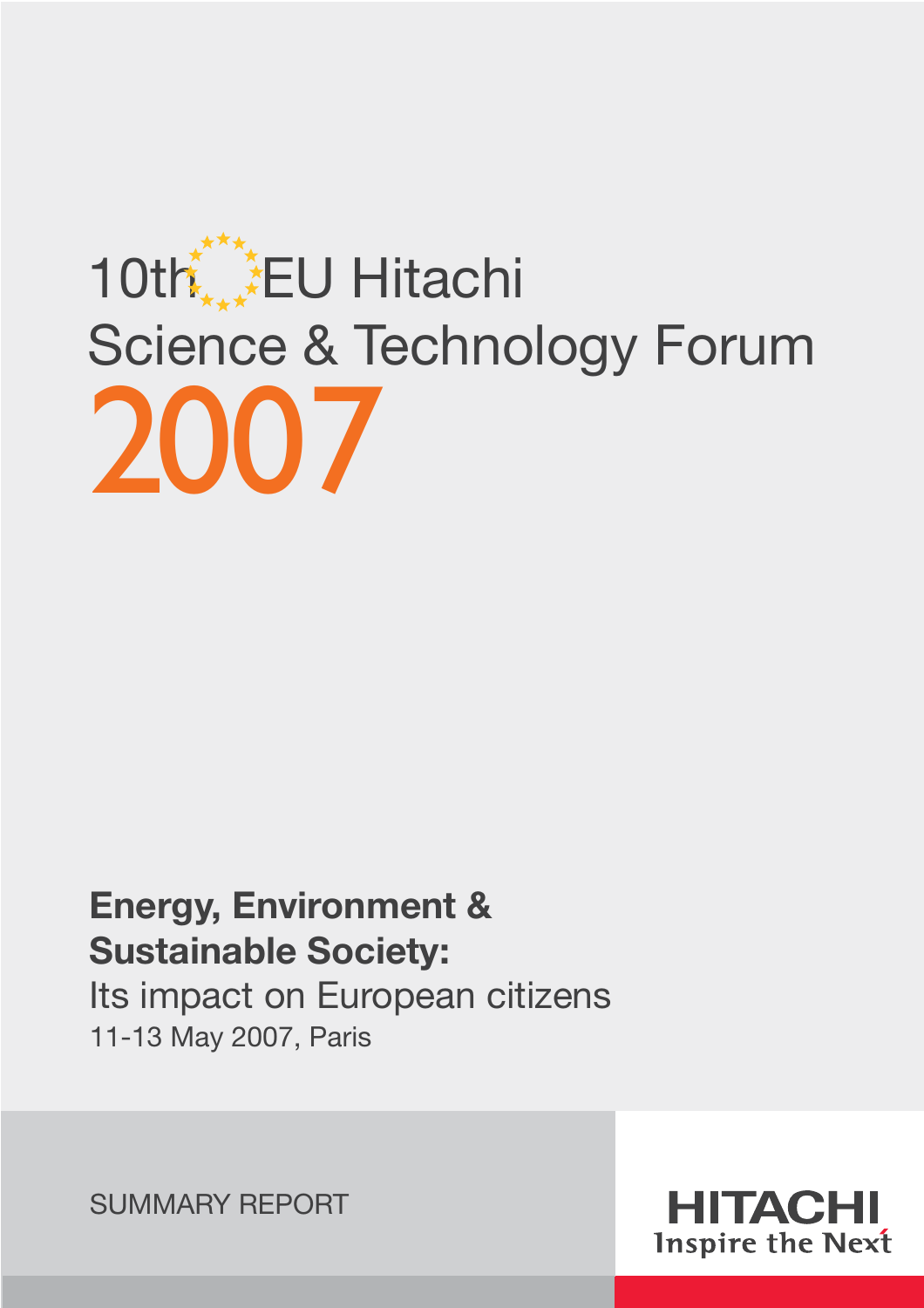# **CONTENTS**

| Foreword                 |                                                                                 | 3              |
|--------------------------|---------------------------------------------------------------------------------|----------------|
|                          | What is the Hitachi Science and Technology Forum?                               | 5              |
| <b>Executive Summary</b> |                                                                                 | 6              |
| <b>Introduction</b>      |                                                                                 | $\overline{7}$ |
| Key Note Speeches        |                                                                                 | $\overline{7}$ |
|                          | Global Perspectives: Scenarios and Strategies to 2050                           |                |
|                          | Safeguarding Nature in a Globalised World                                       |                |
|                          | Innovations for Sustainable Society 4                                           |                |
|                          | Recent Activities on Eco-Innovation in Japan                                    | 9              |
|                          | Hitachi's Technology for Energy, Environment and Sustainable Society            | 9              |
|                          | Session I: Energy Supply for Sustainable Society                                | 10             |
|                          | Energy Supply and Demand to 2050: How to Cope with the "Factor 4" Target?       |                |
|                          | E.ON-Project "50plus": The Future of Highly Efficient Coal Fired Power Plants 7 |                |
|                          | Power Generation  The Path Forward                                              |                |
|                          | Session II: Energy Consumption towards a Sustainable Society                    | 13             |
|                          | Buildings, Appliances and Industry: Energy Demand Trends and Opportunities      |                |
|                          | How to Save 86 Million Tonnes of CO2 in Europe Each Year                        |                |
|                          | Energy Consumption: Impact and Solutions                                        |                |
|                          | Session III: Transportation in a Sustainable Society                            | 15             |
|                          | Transportation in a Sustainable Society: Technology                             |                |
|                          | Can Road Transportation Become Oil Free?                                        |                |
|                          | <b>Reports by the Group Sessions Moderators</b>                                 |                |
|                          | Session I: Energy Supply for Sustainable Society                                | 16             |
|                          | Group I.1: Role and Expectations of Governments and Decision-makers             |                |
|                          | Group I.2: Role and Expectations of NGOs and Think-tanks                        |                |
|                          | Group I.3: Role and Expectations of Industry and Consumers                      |                |
|                          | Session II: Energy Consumption towards a Sustainable Society                    | 19             |
|                          | Group II.1: Role and Expectations of Governments and Decision-makers            |                |
|                          | Group II.2: Role and Expectations of NGOs and Think-tanks                       |                |
|                          | Group II-3: Role and Expectations of Industry and Consumers                     |                |
|                          | Session III: Transportation in Sustainable Society                              | 22             |
|                          | Group III.1: Role and Expectations of Governments and Decision-makers           |                |
|                          | Group III.2: Role and Expectations of NGOs and Think-tanks                      |                |
|                          | Group III.3: Role and Expectations of Industry and Consumers                    |                |
|                          | Hitachi's Commitment to European Science and Technology                         | 25             |
| Closing of the Forum     |                                                                                 | 26             |
| Working Group 2008       |                                                                                 | 26             |
| Acknowledgement          |                                                                                 | 26             |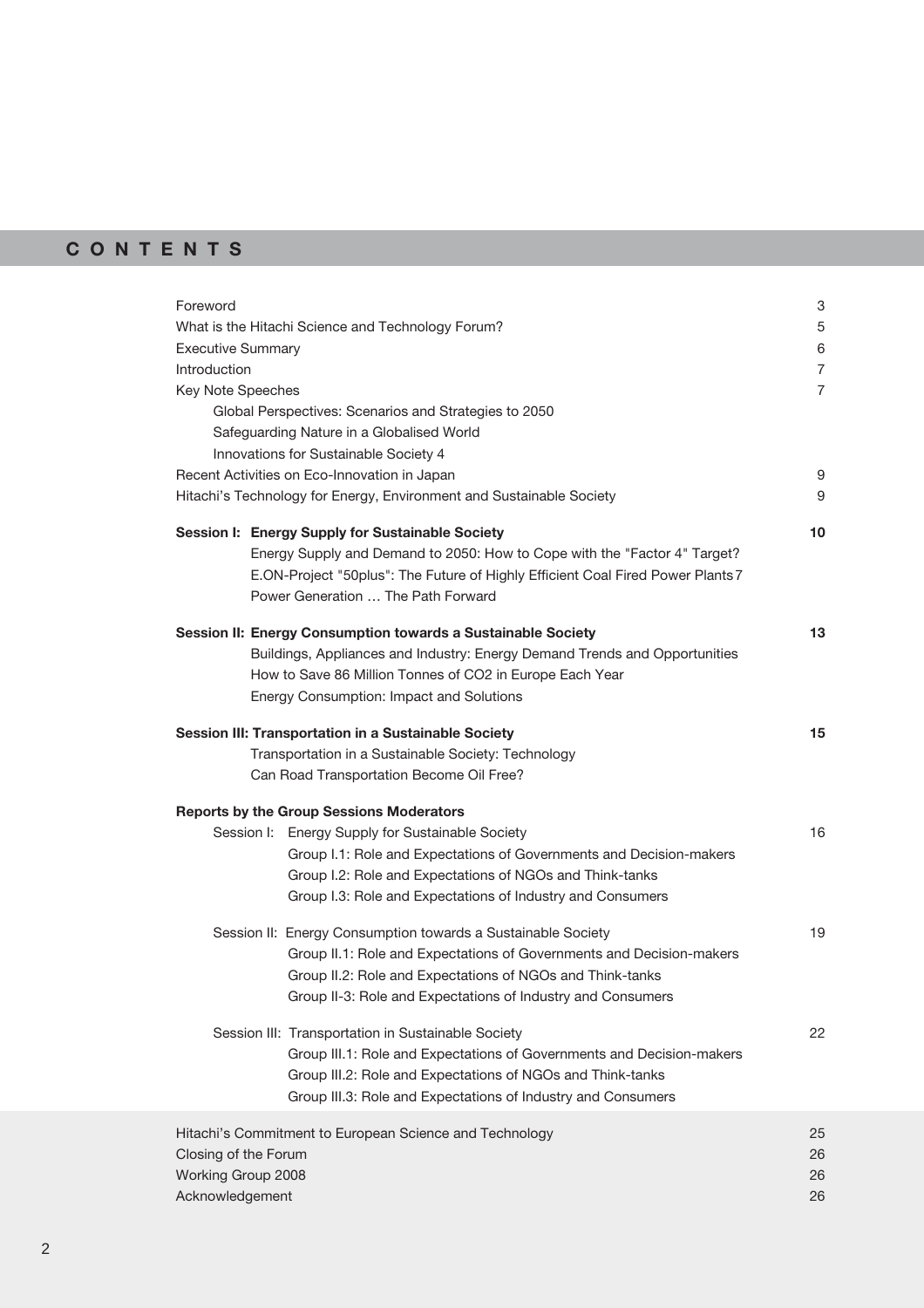

# **FOREWARD**



It is a great pleasure to present the summary of the proceedings of the 10th EU Hitachi Science & Technology Forum on "Energy, Environment and Sustainable Society: Impact on European Citizens", which was held in Paris with about 150 participants from European countries, the USA and Japan, just suitable for celebrating 10th anniversary.

The main objective of the EU Hitachi Science & Technology Forum is to contribute to the public policy debate in Europe by providing a platform for discussing societal issues related to science and technology in the daily life of European citizens.

This year's Forum theme on "Energy, Environment and Sustainable Society: Impact on European Citizens" was very topical. Over the past year, the issue of global warming and more particularly the impact that energy production and consumption has on the environment, has been in the forefront of the global political agenda.

For example, environmental issues were at the top of the agenda during G8 meeting in July 2006, also there have been three scientific and expert meetings organized by IPCC in recent months to announce the results of their assessment reports, and in addition there have been several European Council meetings and summits at which environmental issues and energy efficiency have received top billing. All these recent developments once again highlight the timeliness of this year's Forum topic.

We had three sessions to discuss the issues of energy production, energy consumption and transportation in relation to the environmental problems. The Forum format was further improved by introducing three group sessions for the each session enabling various discussions from policy-making, NGO and user perspectives.

I would like to thank to all speakers, moderators, Forum members and all other participants for their contribution to the Forum. Especially, I would like to address a special thanks to the Forum general moderator, Dr. Jean Freymond, who conducted again this annual meeting in a very professional way.

Kavakant

**Dr. Junzo Kawakami** Executive Vice President and Executive Officer, Hitachi, Ltd. Hitachi Group Chief Technology Officer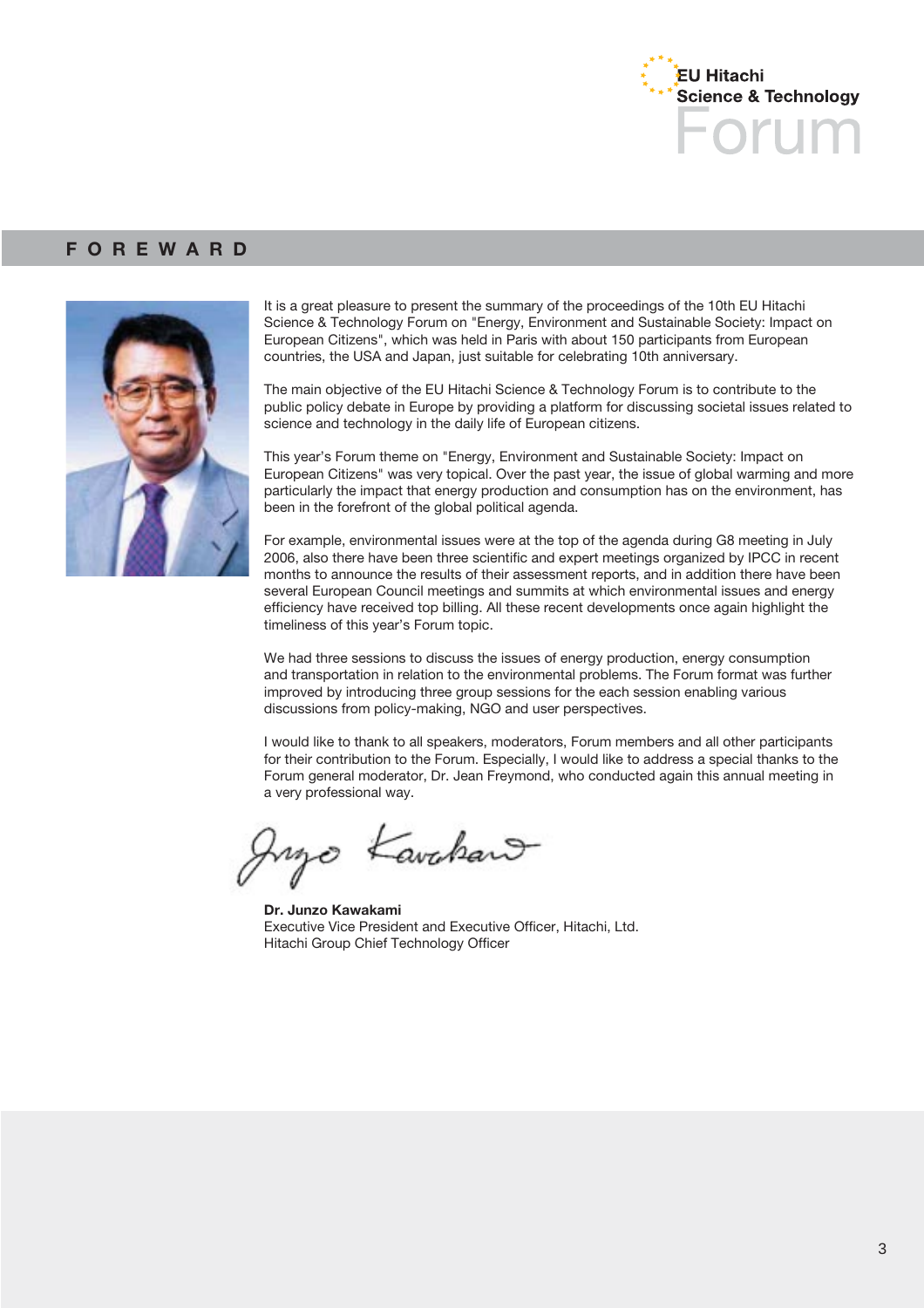*left to right: Dr. Shigeru AZUHATA, Dr. Pierre BEUZIT, Mr. Guy BLOCK, Prof. Ryoichi YAMAMOTO, Mr. Bill DUNCAN, Dr. Jean FREYMOND, Mr. Maurizio TOMASSINI, Mr. Helmut TSCHAFFON*





10th\_EU Hitachi Science & Technology Energy, Environment & Sustainable Society: Its impact on European citizens











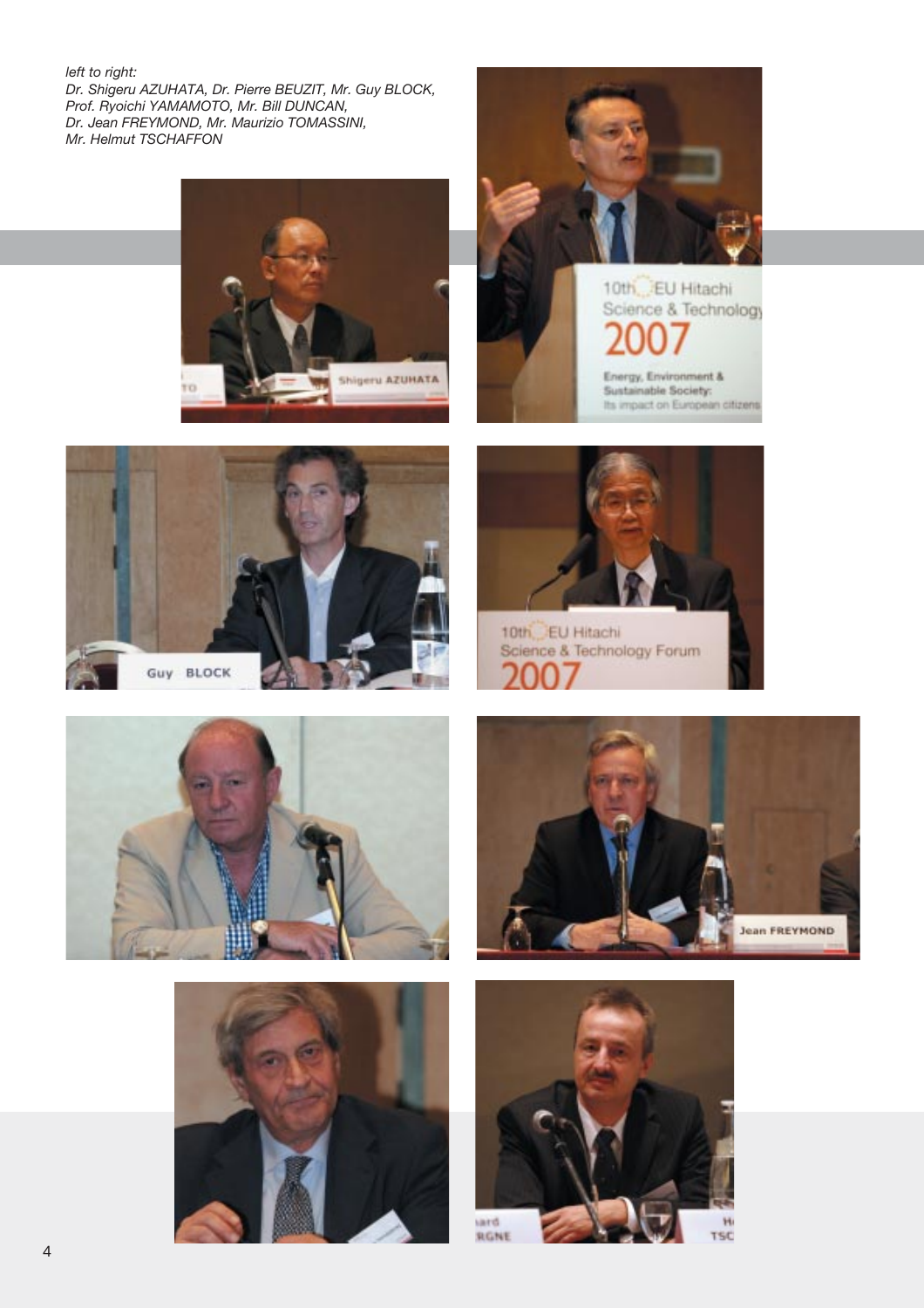

# **What is the EU Hitachi Science and Technology Forum?**

The EU Hitachi Science & Technology Forum is a platform dedicated to promoting dialogue between European citizens and decision-makers. It brings together professionals from a wide range of sectors and backgrounds to discuss societal issues related to science and technology in the daily life of European citizens. Since its launch in 1998, annual meetings have been held at locations across Europe on topics relevant to the European policy debate.

Participants are European business-people, engineers and scientists who have all participated in long-term internships at Hitachi laboratories or plants in Japan, together with representatives from Hitachi's businesses in Europe and invited guests and experts.

The Forum has two objectives. Firstly, it provides a platform to address and discuss societal issues related to science and technology in the daily life of European citizens. Secondly, it provides a yearly occasion for Forum members to network with friends and colleagues.

The topics and venues for the annual meetings have been:

| • 1998         | Juan-les-Pins:                                     |
|----------------|----------------------------------------------------|
|                | R&D in SMEs, comparison between the                |
|                | EU and Japan                                       |
| • 1999         | Germany:                                           |
|                | Information technology and its benefits to society |
| • 2000         | Dublin:                                            |
|                | Electronic commerce and its impact on society      |
| • 2001         | Brussels:                                          |
|                | Life sciences and their impact on                  |
|                | European society                                   |
| • 2002         | Budapest:                                          |
|                | Water Issues and their impact on                   |
|                | European society                                   |
| $\bullet$ 2003 | Antwerp:                                           |
|                | Energy and its implications for European society   |
| • 2004         | Stockholm:                                         |
|                | Transport and IT: impact on European society       |
| • 2005         | Athens:                                            |
|                | Technology and its impact on the                   |
|                | city of the future                                 |
| • 2006         | Warsaw:                                            |
|                | ICT for safety, trust and security:                |
|                | its impact on European citizens                    |

This tenth Forum, held at the Hotel Le Meridien Montparnasse in Paris from 11th-13th May, attracted over 150 delegates.

To allow Forum members greater involvement in the organisation of the event, a Working Group is created, appointed for one year. Thus, the Forum is run by its members, on topics selected by its members, for the benefit of its members. A newsletter, European Connextion, is also published as a link between Forum members and Hitachi, and as a tool to promote the Forum proceedings.

Since 2001, at the request of Forum members, the meetings have included a presentation on current Hitachi R&D developments. Hitachi executives from the EU and Japan have attended the Forums and answered questions related to Hitachi's activities.

The Forum relies on the support of experts who have a keen interest in European societal issues and contribute to its success through a strong personal commitment. These individuals comprise the Forum Fellowship (see backpage). The chairman of the Forum Fellows is Dr. Junzo Kawakami (Executive Vice President & Executive Officer, Hitachi Ltd.). Hitachi, with the active participation of Forum members is committed to contribute to European Society by helping to shape policies which will improve the daily life of their fellow European citizens. In this respect, the EU Hitachi Science & Technology Forum works to clearly bring the benefits of new technologies to all Europeans.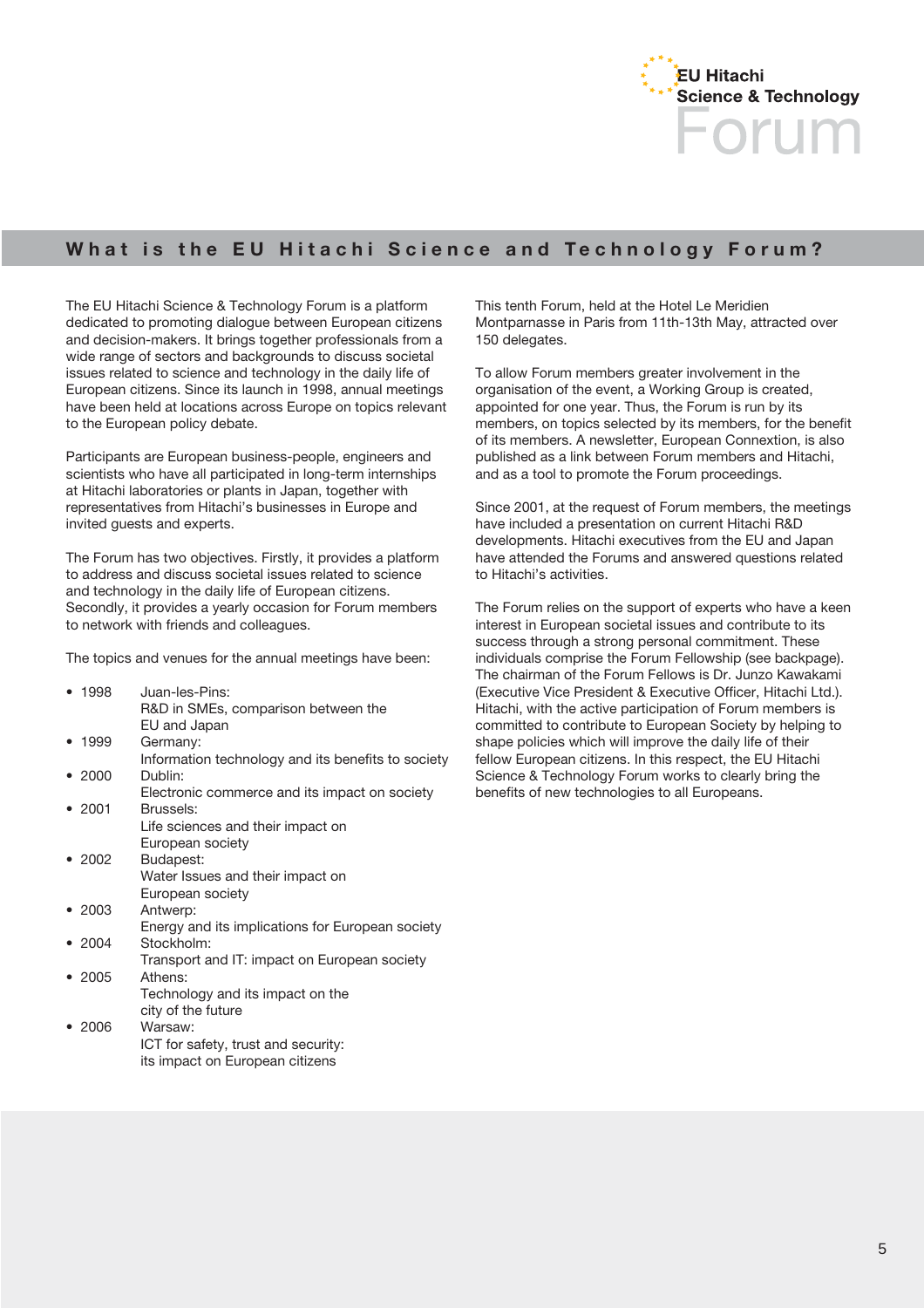# **EXECUTIVE SUMMARY**

The 10th EU Hitachi Science & Technology Forum brought together around 150 scientists, engineers, executives and policy-makers around the theme "Energy, Environment and Sustainable Society: its impact on European citizens". The Forum addressed policy approaches in combating climate change, focusing on options in relation to energy supply, energy consumption and sustainable transport.

The Forum heard that time is running out to put the world onto a sustainable path. All environmental, energy and social indicators are critical:

- Already over 6 billion, the global population is set to reach 8 billion by 2030 - equivalent to adding another four European Unions - and 9 billion by 2050.
- If left unchecked, global emissions of carbon dioxide will increase by 137% by 2050 pushing atmospheric concentrations to a level which scientists agree will have devastating effects for our planet.
- Biodiversity is under increasing stress. Species and habitats are disappearing at an alarming rate and over 70% of the world's fisheries are over-exploited.
- Natural resources are being depleted rapidly and if we were to continue our current lifestyle we would need 2-3 Earths to sustain it.

The way society addresses global warming and sustainability today will have profound effects on how citizens, in Europe and around the world, live in the next decades. Consensus among scientists is that we have at most a 10-15 year window in which to act to avoid catastrophic and irreversible climate change.

Viable solutions **are** within our grasp, but need to be implemented **now** if we are to avoid unacceptable costs and risks in the future. A good plan begun today will serve us better than a perfect plan begun tomorrow. The Forum called for immediate efforts to decarbonise electricity production through greater use of renewables, nuclear power and carbon capture & storage (CCS). It also called for a concerted effort on energy efficiency, which has the potential to deliver 15 gigatonnes of CO2 reductions by 2050. This is equivalent to 60% of current global emissions and enough to reduce the need for new power generation capacity by one-third. Transport can benefit from biofuels, hybrid vehicles and fuel cells.

The Forum urged governments, businesses and citizens to work together to find future strategies for energy and

transport that are clean, clever and competitive. **There is no "silver bullet"** – no single technology, no single fuel, no single policy holds all the answers. We have to keep all our options open, making the most of existing technologies – including energy efficiency and optimisation – while seeking breakthroughs in promising areas such as CCS and zero emission vehicles.

Business has a key role to play in seeking out a more sustainable path, the Forum concluded. It must **step up investments in climate-friendly technologies**, and lead by example in their application and use. With new technologies and more liberal energy markets, for instance, many European offices and factories could generate much, or even all, of their energy requirements on-site and sell the surplus back to the grid. **Green purchasing networks** can help companies understand the financial and ecological value of green procurement. And **teleworking** can improve productivity and improve employees' motivation as well as help cut congestion. Business must lead, rather than follow, the policy debate, and work more closely with the public sector and consumers to increase awareness and acceptance of green solutions.

Governments should provide a **stable and consistent policy environment** for the development of low-carbon technologies, together with **long-term incentives** for their deployment and use. Regulation can help shape the market but over-regulation should be avoided at all costs. **Market mechanisms**, such as emission trading, road pricing and congestion charging, will be key, internalising costs so as to provide a level playing for innovative technologies and business models. **Awareness campaigns and consumer information** – such as a transparent system of energy labelling – should also be addressed. Governments must lead by example in their purchasing and investment decisions and their own use of energy.

The scale of the challenge is unprecedented. While technology holds part of the solution, we must work first and foremost to **change people's attitudes**. The current feeling of "What can I do about it?" needs to be replaced by one of "All efforts can help". **New institutions and modes of governance** are required which bring together business, governments, NGOs and others to focus attention and ensure the limited resources are used effectively. **Burdensharing between developed and developing countries** is also a key issue. Here too, new international frameworks are required to make collaboration more effective.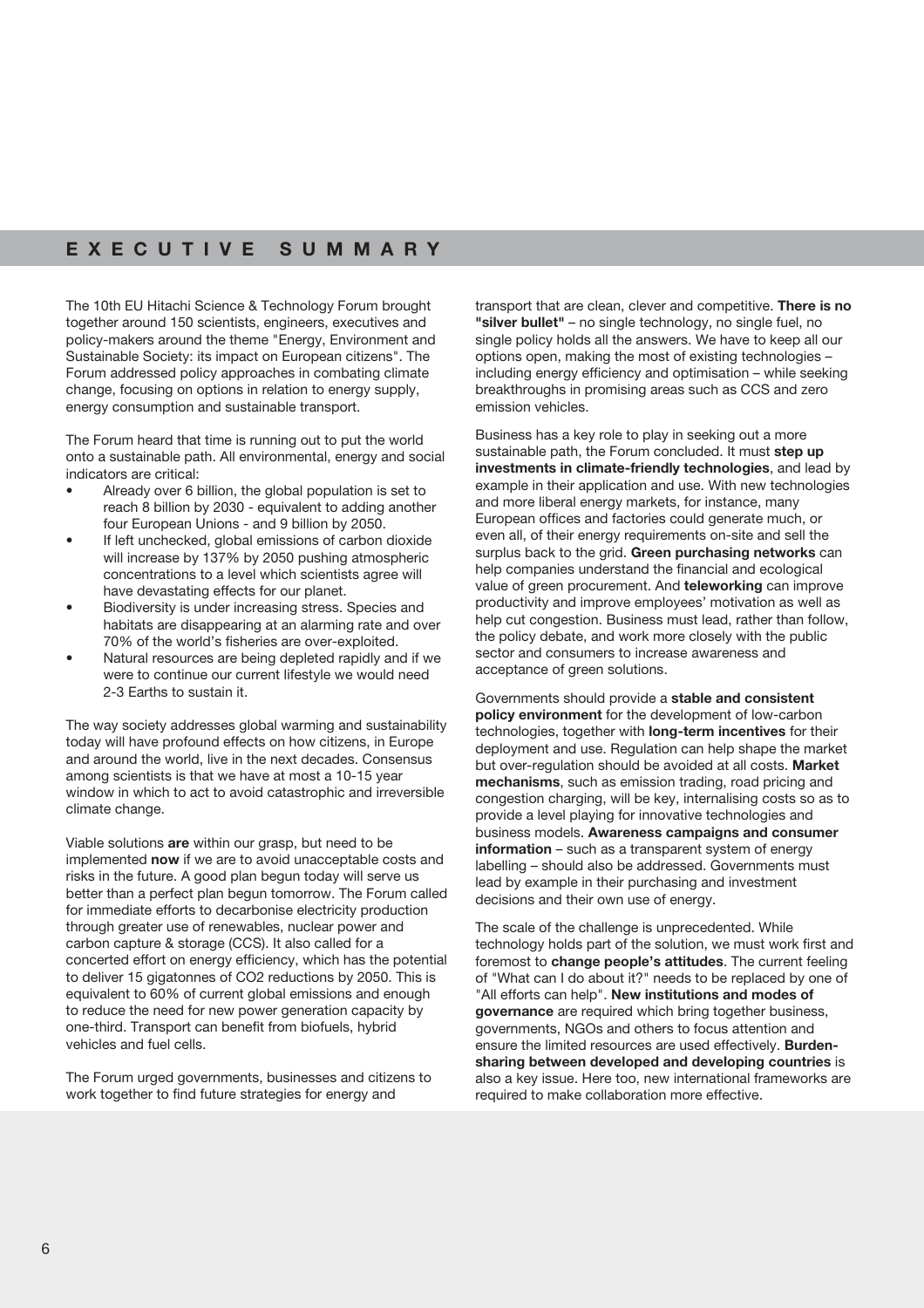

Around 150 participants attended the 10th EU Hitachi Science & Technology Forum held in Paris, France from 11th-13th May 2007. The theme for this year's Forum was "Energy, Environment and Sustainable Society: Its Impact on European Citizens". As usual, the gathering attracted a diverse range of scientists, engineers, executives and policy-makers.

**Dr. Jean Freymond,** Director of the Centre for Applied Studies in International Negotiations (CASIN), Geneva, served as Forum General Moderator, drawing linkages between the presentations and encouraging participants to engage in a constructive analysis of the issues. In his opening remarks, Dr. Freymond welcomed Forum members and contributors to Paris for the 10th annual meeting, a notable landmark for the Hitachi Science & Technology Forum. True to its motto, Hitachi never ceased to be a great inspirer, Dr. Freymond said. He expressed gratitude to Hitachi for what it had achieved through the Forum so far. Particular thanks were due to Dr. Michiharu Nakamura, Executive Vice President of Hitachi, for his support for the Forum over the last ten years. The subject of this year's topic – sustainability and climate change – had increased significantly during the planning period: there could be no better time to discuss such a topic.

**Dr. Junzo Kawakami**, Executive Vice President & Executive Officer, Hitachi, Ltd., welcomed participants to Paris. Dr. Kawakami is the Chief Technology Office, responsible for business integration in the Hitachi Group, and has taken over Dr. Nakamura's role as Chair of the Forum Fellows. Global warming is now at the forefront of the political agenda, Dr. Kawakami noted. Discussions in the G8, the EU, and the Intergovernmental Panel on Climate Change (IPCC) have ensured energy efficiency receives top billing. Thus, this year's Forum was especially timely. The Forum is a platform where representatives from NGOs, academia, industry and government can discuss openly, Dr. Kawakami noted, and Hitachi was very proud of its achievements. He welcomed the guest speakers, moderators and participants and hoped that they would all have a constructive Forum.



# **INTRODUCTION KEY NOTE SPEECHES**

**Global Perspectives: Scenarios and Strategies to 2050** *Mr. Neil Hirst, Director, Energy Technology and R&D Office, International Energy Agency*

Mr. Hirst said that he was delighted to have the opportunity to address the Forum on this important issue. Society's approach to global warming and sustainability will have a profound effect on the way energy is produced and consumed in coming decades. Mr. Hirst presented the IEA's vision of how technology can transform the future of the energy economy. The analysis was originally prepared at the request of the G8 Heads of State for their meeting at Gleneagles in 2005.

The analysis was based on a series of scenarios: one which assumed "business as usual"; a second, ACT, which assumed accelerated use of technology (primarily through proactive action by governments); and a third, "TECH Plus", which assumed greater technical breakthroughs. Only technologies which when fully commercialised could reduce CO2 at a cost of \$25/tonne or less by 2030 were considered. "The baseline, business-as-usual, case is very depressing", Mr. Hirst warned. Under this scenario, global CO2 emissions would rise 137% by 2050, to almost 60 gigatonnes (Gt) per year. Developed countries would increase emissions by 70% and developing countries by 250%. Growth in electricity generation from coal was a large contributor to the latter.

Under the ACT scenario, emissions would increase just 6% above their 2003 levels, primarily as a result of 'decarbonising' electricity production. This was achieved through a combination of greater use of renewables and nuclear power, and application of carbon capture and storage (CCS). OECD emissions were 32% below the 2003 level, while emissions in developing countries were 65% higher. Certain variations of ACT were less optimistic, however. No use of CCS would result in a 21% increase in emissions, and failure to deliver on energy efficiency could result in increases of 27%. TECH Plus, on the other hand, would result in net decrease in emissions of 16% compared to the 2003 baseline.

Energy efficiency is the absolute top priority, Mr. Hirst emphasised. Improved efficiency could save around 15 Gt<sup>1</sup> CO2 by 2050, equivalent to 60% of current emissions. Efficiency improvements could halve the expected growth in electricity demand and reduce the need for generation capacity by one third. In a scenario with less progress in efficiency, CO2 emissions increased more than 20%. Furthermore, slower progress in efficiency improvements increased the supply-side's investments and costs in reducing CO2 emissions. At present, however, improvements are running at around 1% per annum, just half the rate required to meet the TECH Plus target.

*Source: International Energy Agency - Energy Technology Perspectives 2006*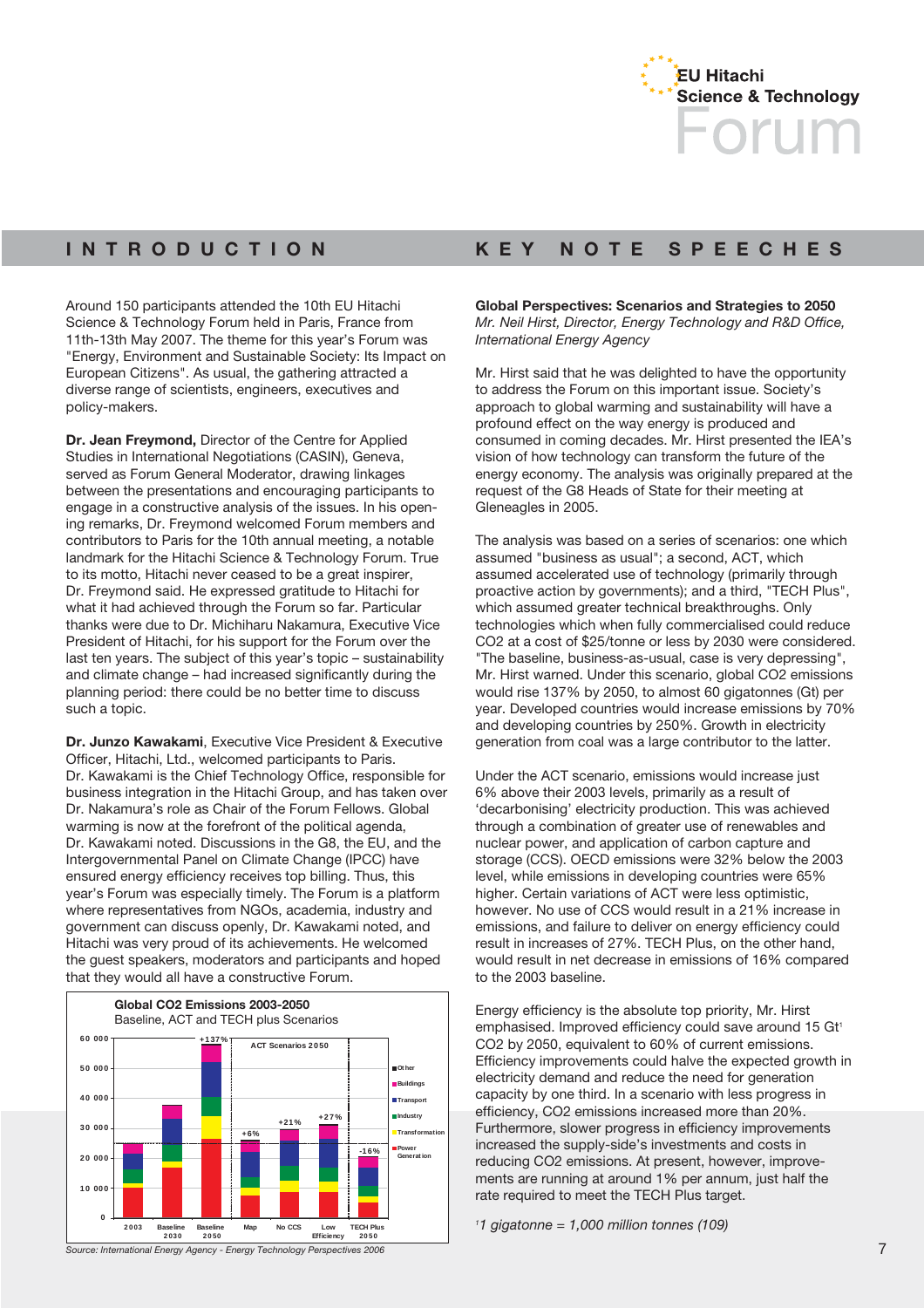CCS is crucial for continuing use of coal in a CO2 constrained world. Without it coal-fired generation in 2050 would drop below today's level. There is an urgent need for more R&D and for full-scale CCS demonstration plants. Renewables have a big part to play; generation could quadruple by 2050. Nuclear could also gain a more important role in countries where it is acceptable. The problem area is transportation, where decarbonisation is much more difficult. Gains could be made through efficiency improvements, and technologies such as biofuels and hydrogen could have a big impact in the longer term.

"Current policies will not bring us on a path towards a sustainable energy future", Mr. Hirst concluded. A cleaner, clever and competitive energy future is possible, practical and affordable. Using technologies with an acceptable additional cost, it is possible to return global CO2 emissions to today's level by 2050 and to halve the expected growth in both oil and electricity demand. But this requires urgent action to promote, develop and deploy a full mix of energy technologies. Collaboration between developed and developing countries will be essential and may require new international frameworks.

# **Safeguarding Nature in a Globalised World**

*Mrs. Kathryn Fuller, Chairman of the Board, Ford Foundation*

Mrs. Fuller congratulated the Forum on reaching its 10th anniversary and for choosing such an important topic. Hers would be a non-technological talk, from the perspective of the conservation community and NGOs, and as an American. It was important to get a sense of what was at stake. "The Natural World is disappearing before our eyes", Mrs. Fuller maintained. From 6 billion now, the world population is expected to grow to 8 billion by 2030 and 9 billion by 2050 - too many and too many poor. Escalating population is leading to increasing pressures on all types of natural habitats. Species are disappearing a hundred times faster than before humans. Levels of CO2 in the atmosphere are increasing, with adverse effects for forest, water and marine environments. Huge areas of forest are being lost, and with it habitat for large numbers of animal species, some of which are not yet known to science. The Amazon, in particular, is under increasing threat, with 14% already converted to farmland. In Brazil only 3% of the Amazon Basin is set aside in protected areas. Rainfall is falling and a tipping point could soon be reached which would lead to the forest drying out. In the northern hemisphere, rivers are under threat. Oceans are suffering from tourism and global warming. Beaches, coastal wetlands and seagrass beds are all suffering. An estimated 70% of fisheries are overexploited or under strain, and much of the catch is wasted through bycatch. Yet protection of marine areas is still a novel concept.

Increasing population, more consumption, globalisation: these factors are converging to stress the natural world. When the conservation movement, such as WWF, started in the early 1960s its main focus was on protecting endangered species and their habitats. Since then it has gone on to embrace a wider role, in capacity building and training. More recently it has extended further, working with communities in and alongside wildlife to encourage conservation approaches. Since the 1990s there has been increasing engagement with politicians, banks and the wider marketplace. For instance, WWF has worked with Unilever to setup the Marine Stewardship Council to certify a number of important fisheries, including Alaskan salmon. Often cause and effect is not what it seems. In Africa, for instance, WWF undertook to combat the rising trade in 'bush meat' in the Congo Basin. It appeared this trade was linked to rising demand in faraway towns. WWF improved protection in the national parks, but found that one of the main drivers was new roads opened up for logging. It then worked to certify the logging operations, but found that many of the poachers were displaced fishermen who had moved inland from the coast, and were not linked to logging at all. Hence, the fate of Atlantic fisheries can affect the welfare of chimps deep in the rainforest – the chain is truly complex! Business leaders have been working on global warming for many years, long before the publicity arising from recent reports. Results are impressive; for example the guidelines adopted by banks in relation to clean asset management. Nevertheless, much more remains to be done.

In the United States, too, states and cities are taking matters into their own hands, despite the lack of leadership at federal level. This can not go on, however. "The US has to get its own house in order if it is to deal with India and China", Mrs. Fuller maintained. There is increasing recognition of this in the Congress and the Bush Administration has now acknowledged climate change as a serious issue. Summing up, Mrs. Fuller said: "It can be hard to be optimistic but we have no choice. Individuals around the world have to make choices in their daily lives. **Society will be defined not only by what we create but by what we refuse to destroy."**

### **Innovations for Sustainable Society**

*Mr. Yutaka Yoshimoto, General Manager, New Energy and Industrial Technology Development Organisation (NEDO)*

NEDO is an affiliate institute of the Ministry of Economy, Trade and Industry (METI), dedicated to innovation. It was set up in 1980, in the wake of the last energy crisis, with a mission to encourage the development of new energy and energy efficiency technologies. Today it is Japan's largest R&D support organisation, with an annual budget of around €1.5 billion. Hitachi has been and remains one of its largest contributors.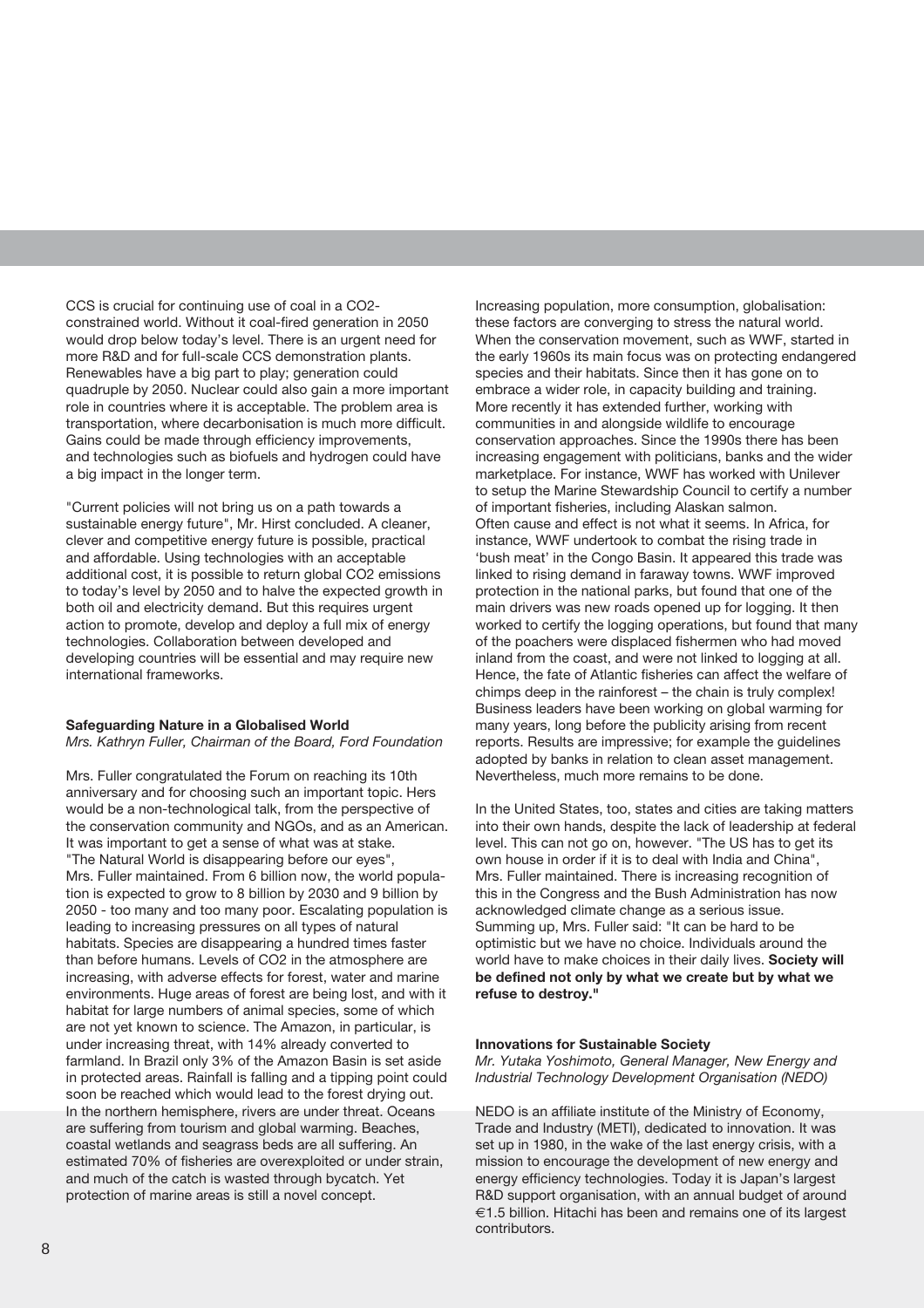

In Japan, industrial energy efficiency has improved by around 30% over the last 30 years. This is a major achievement, and puts Japan number 1 in several sectors. NEDO has contributed to this, through the Moonlight Programme, which has been running since 1978. Another important initiative is the Sunshine Programme, which pioneered technologies for photovoltaic power generation. Many competitive PV panel makers have been setup in Japan as a result. As well as technological innovation, meeting the requirements of global warming requires policy innovation so as to make the best use of existing technologies. Innovative approaches, such as Europe's 'cap & trade' scheme, have yet to be applied in Japan, and we have much to gain through sharing such experiences.

NEDO is now turning its attention elsewhere in Asia, working in China and India to help industry become more efficient. For the future, global cooperation is key. NEDO can help with networking between the research, industry and policy communities in Japan and Europe, and in certain cases also with grant funding.

### **Recent Activities on Eco-Innovation in Japan**

*Professor Ryoichi Yamamoto, Institute of Industrial Science, University of Tokyo*

Professor Yamamoto's presentation focused on a review of Japan's activities in sustainable production and consumption, and the opportunities for green purchasing. "The Earth is at a tipping point", Prof. Yamamoto maintained. Work by Japanese and international scientists suggests we are approaching the point of no return for global warming. By some estimates, we have less than 10 years to avert great risks to the climate. Prof. Yamamoto had had the pleasure of meeting former US Vice President Al Gore recently, who had expressed the view that policy-makers and business leaders lacked a sense of urgency on climate change. As well as climate risk, there is material risk. On current trends, by 2050 the world will need several times more than the known resources for many metals.

Eco-innovation and spreading eco-technology are essential to achieve the goals of the Kyoto Protocol and the Asia-Pacific Partnership. For instance, it is estimated that there will be 400 million 'new middle class' in the Asia-Pacific region by 2009. This represents a \$1.2 trillion market and if they purchase non-environmentally preferable goods and services the additional environmental burden will be enormous. Hence, there is an urgent need to promote eco-products and green purchasing in the region.

Japan's response includes an Eco-Innovation Strategy, coordinated by METI, and a Technology Development Roadmap, coordinated by NEDO. In 2004 the Japan Eco-Materials Forum formulated six 'vectors' for materials to be considered eco-friendly. These are that: materials are from resources with a green resource profile; production processes have minimal environmental impacts; high productivity is exhibited in the applied product; minimal hazardous substances and wastes are produced; high recyclability; and high environmental treatment efficiency. Activities include an eco-materials handbook, an ecoproducts directory, and an annual eco-products exhibition.

Green purchasing networks (GPNs) are an important means of disseminating this knowledge. Such a network has been operational in Japan since 1996. It promotes the concept and practices of green purchasing, and provides guidelines and information necessary for practising green purchasing. GPN now has over 2800 members (corporations, government agencies and NGOs) and is one of the largest environmental organisations in Japan. Its success has led to the setting up of the International Green Purchasing Network based on the Japanese model. Its first international conference was held in Sendai, South Korea in 2006.

In conclusion, Mr. Yamamoto noted that companies are increasingly aware of the environmental impact of materials and products. Governments across the world have already started green purchasing and have met with considerable success. An appropriate legal framework is necessary to secure green purchasing. Businesses should practice green purchasing as well as supply eco-friendly products. International sharing of good experiences, information and know-how will contribute to dissemination of eco-innovation.

# **Hitachi's Technology for Energy, Environment and Sustainable Society**

*Dr. Shigeru Azuhata, General Manager, Hitachi Research Laboratory*

Dr. Azuhata reiterated comments made by other speakers on CO2 emissions and trends. Progress towards the Kyoto targets was patchy, Dr. Azuhata noted. In 2002, emissions were up 8% in Japan, 13% in the US, and 20% in Canada compared to their 1990 levels, rather than the net decreases required. EU emissions were down 2.5% overall (compared to a target of 8% for 2012), but this masked big differences between member states. World electricity production is increasing rapidly and is expected to double by 2030, to approximately 35 TWh.

In power generation, coal is the most CO2-intensive option. This is a very mature technology and improvements follow the law of diminishing returns. It has taken around 10 years to achieve a thermal efficiency increase of 5%, using integrated coal gasification and combined cycle (IGCC). Installation of CCS would cut efficiency by 10% and so set the technology back ten years or more.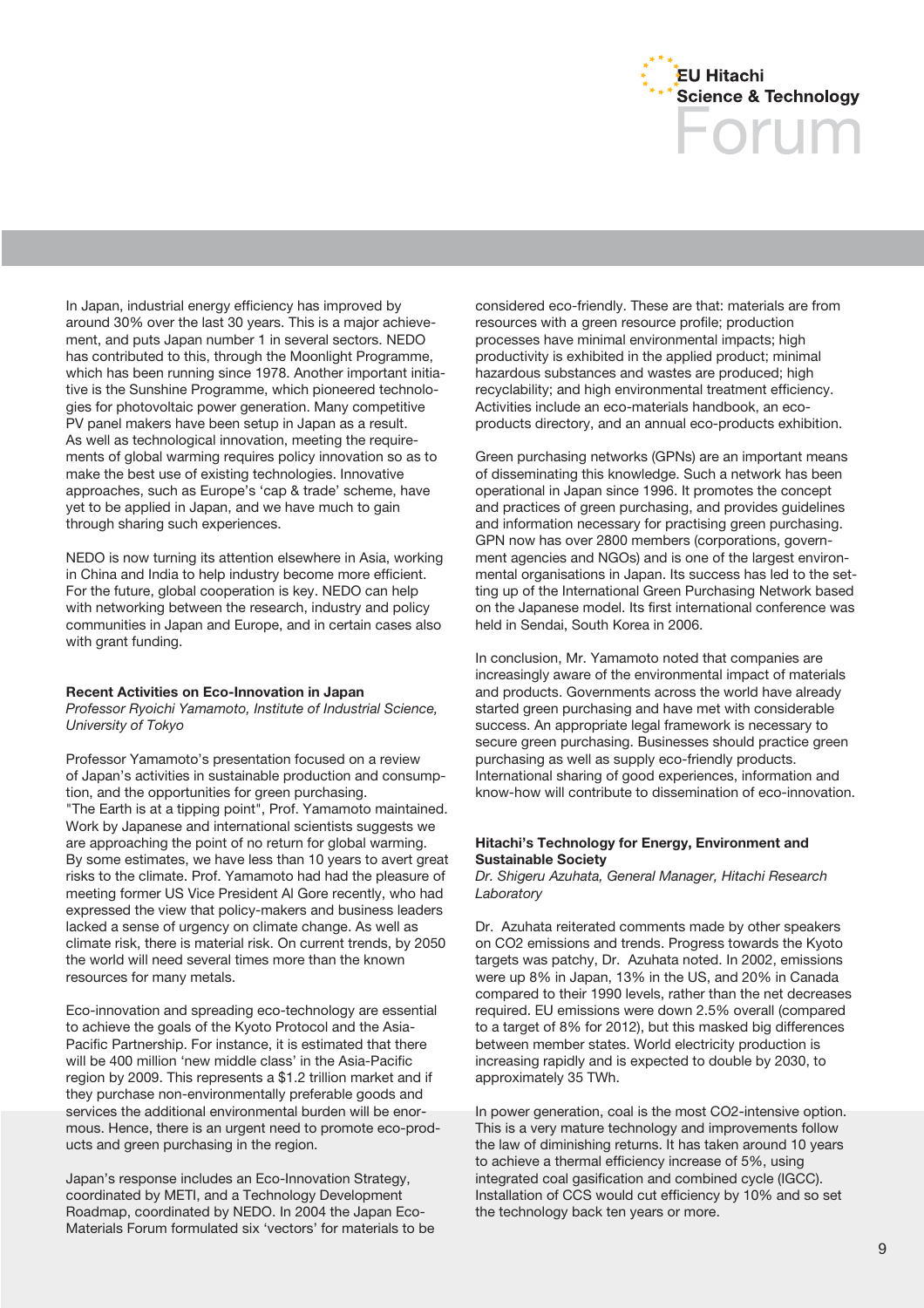# **Session I:**

**Energy Supply for Sustainable Society**

### **Energy Supply and Demand to 2050: How to Cope with the "Factor 4" Target?**

*Mr. Richard Lavergne, Secretary General, French Observatory of Energy*

Mr. Lavergne focused on France's experiences in setting a 'Factor 4' goal for reducing carbon emissions. Kyoto offers only a very partial response to the issue of climate change, Mr. Lavergne explained. Total reductions will be less than 3% by 2012 for those countries which ratified it. Yet, as Mr. Hirst had set out, according to IEA estimates global emissions need to be reduced by 50% by 2050. Indeed, developing countries' emissions are accelerating: in 2004 the IEA had projected that they would meet the level of developed countries by 2022, but this has since been brought forward to 2014.

The key issue here is burden sharing. If emissions are considered on a per head basis, then developed countries such as France, Japan and the US are disadvantaged (low population, high emissions). On the other hand, a measure based on emissions per unit of GDP disadvantages developing countries (low GDP, growing emissions). For France, convergence of emissions on a per head basis implies a reduction by a factor of six, but convergence based on per unit of GDP implies a reduction by a factor of only 1.3. In 2005, under the Energy Law, the government decided to follow a middle course, targeting a reduction in emissions by a factor of 4 (~6/1.3) by 2050.

The Energy Law set a number of objectives to meet this goal. These include targets for reducing the energy intensity of the economy as a whole, as well as improvements in energy efficiency and greater use of renewables. A Factor 4 Group was set up to look at how to meet these targets and manage the transition. The Group brought together stakeholders from government, industry, NGOs and civil society, and Mr. Lavergne was one of two rapporteurs. It followed a scenario approach similar to that used by the IEA.

Timing is very important, Mr. Lavergne noted. The curve could follow a number of paths: act too late and the efforts required will be far too costly; the same could apply if we act too soon before economic solutions are available. There is a need to arbitrate between several complementary approaches. Moving towards a less carbon-based energy mix, dissemination of efficient and/or new technologies, and changing attitudes of citizens and businesses all have their role to play. Such a strategy also has to operate within global constraints.

The Factor 4 Review concluded that all energy options must remain open: fossil, nuclear, renewables and efficiency all have a role to play. Investing in energy efficiency and renewable energies amounts to a 'no regrets' precaution for the future. Other focus areas should be boosting energy

Japan has the third largest nuclear generation capacity after the US and France, and currently has the world's largest construction programme. Hitachi has constructed eight nuclear reactors in Japan over the last 20 years and is currently building others to its latest ABWR design. Japan is also a big investor in photovoltaic systems, with around 38% of installed capacity worldwide. Hitachi produces systems for a wide range of applications that can be incorporated into buildings, fencing and streetlamps. In wind power, Japan has around 2% of installed capacity. Here frequency control is the main issue and Hitachi is a leading supplier of advanced technology for power conversion and control.

In transportation, Hitachi is active in hybrid electric vehicles (HEVs), especially battery technology, and traffic information systems. The company has also developed the New Energy Train which uses hybrid technology and regenerative braking. The challenge here is in the battery system: a train carriage is about 40 times heavier than a car and so requires much more power from the rechargeable batteries. Finally, Hitachi has an active environmental policy and aims to be emission neutral by 2015.



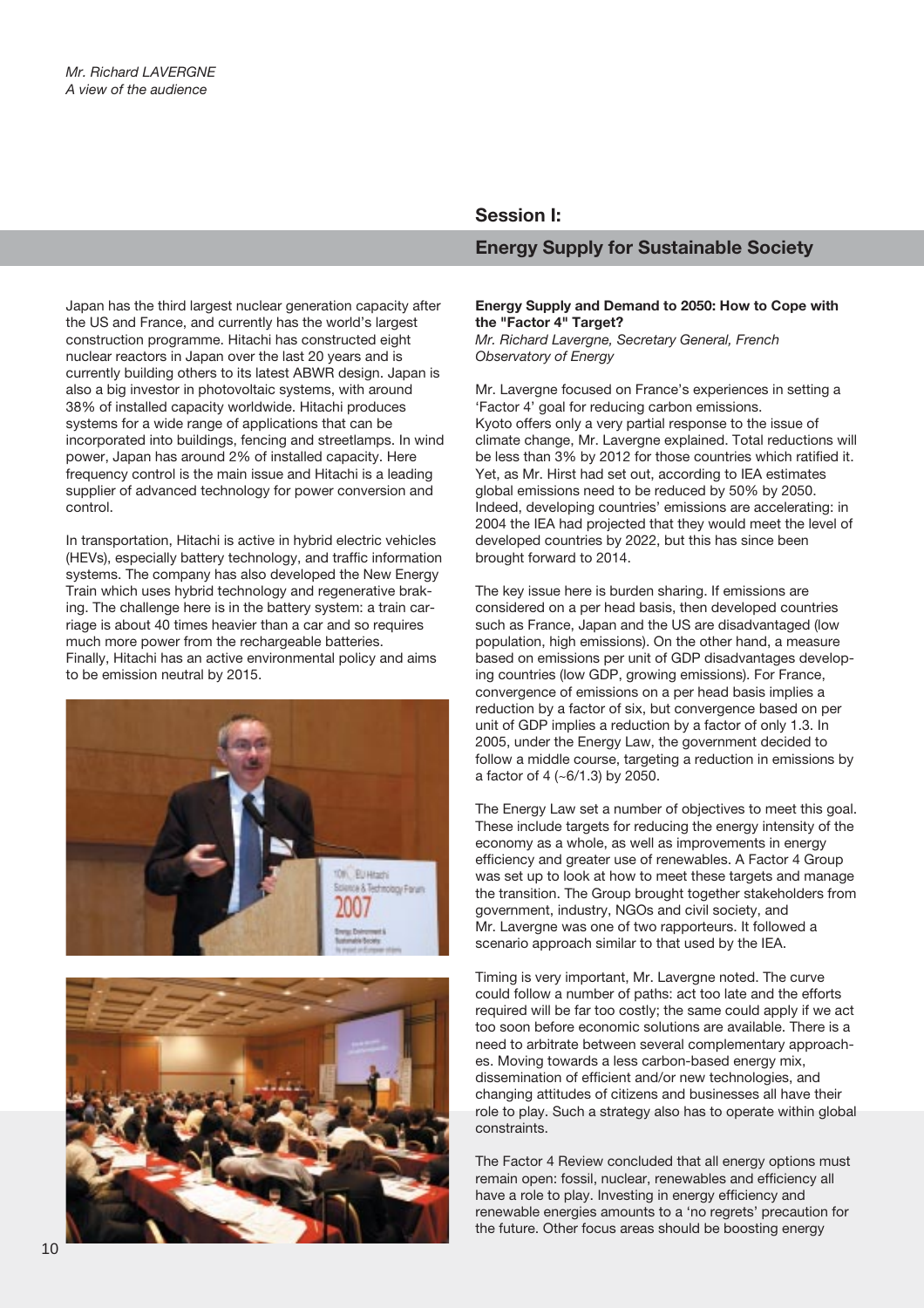

efficiency in all sectors, saving electricity during peak consumption, and effecting a structural change in attitudes to transport. Delaying action or following the current course is just not acceptable. Technological breakthroughs are urgently needed in very low emission technologies, use of hydrogen, and carbon capture and storage. The Group developed a series of recommendations to address these issues, covering strategy, consistency in public policies, and mobilising sectors and stakeholders.

More than 40 years of hard work lay ahead of us, Mr. Lavergne warned. The first 15 are critical and we can't afford to delay action.

### **E.ON-Project "50plus": The Future of Highly Efficient Coal Fired Power Plants**

*Mr. Helmut Tschaffon, Technology Policy, New Technologies, E.ON Energie AG*

Mr. Tschaffon's presentation focused on the technical challenges for the next generation of highly efficient coalfired power plants.

The future environment for power generation is extremely challenging, Mr. Tschaffon noted. Power companies are looking to balance competitiveness with security of supply and environmental factors. In addition, they need to improve efficiency and achieve substantial reductions in CO2. Over the last 50 years, the net thermal efficiency of power plant has increased by about 12 percentage points, to around 45%. This was primarily through developments in materials technology, in particular the introduction of austenite steels which can tolerate operating temperature up to 600 degC. A move to nickel-based alloys could push efficiency further, to over 50%. But the introduction of CCS, as required to combat climate change, could knock 10-13% off overall net efficiency. This penalty is a huge barrier for the widespread rollout of CCS.

Europe leads the world in the development of ultrasupercritical (USC) 700 technology, although there is still a long way to go in solving the technical challenges. To investigate these issues Eon is planning the world's first USC power plant. It will use innovative technology to tackle the challenges of a 700deg steam cycle. These include a superheater and reheater , tubes and pipes, and new types of valves and a completely new turbine. Design work is currently underway and construction is expected to start in 2010, with start-up by 2014. The budget is currently more than €700 million.

The USC is just part of a technology offensive by E.ON that puts the focus on CCS, next generation nuclear plants, offshore wind farms, and increasing end-use energy efficiency.

# **Power Generation … The Path Forward**

*Mr. Yves Menat, President & General Manager, GE Energy Products Europe*

Setting the scene, Mr. Menat recapped on the global trends and challenges. Population is increasing, with an estimated 2 billion more people by 2030 (equivalent to 4 European Unions). Fuel prices are high and volatile, while uncertainty surrounds public energy policy. Reserve margins are falling and electricity demand is growing. In Europe, the next grid failure will most likely be in the summer, when loads are increasingly high due to air conditioning. "How do we grow …and still be responsible?", Mr. Menat asked.

Answering his own question, Mr. Menat emphasised that "There's no silver bullet". No single policy, fuel or technology can provide the answers to these problems. But there ARE answers. Technology diversity is critical. "The point of R&D is to make the cost of carbon competitive at whatever level it will be", he explained. Mr. Menat then outlined the development challenges facing each of the main energy options: gas, coal, renewables, nuclear, and services.

The path forward, Mr. Menat concluded, requires a mix of continuing investment in technology, excellence in project delivery, a stable public policy environment, and increased public awareness. Policy is particularly important from industry's point of view. The US has not ratified the Kyoto Protocol but many US states and cities are beginning to act themselves. The EU has taken action but could still do better.

"This is an interesting and a very exciting period for the power industry", noted Mr. Menat, "and there is much work still to do. In power generation, ten years is tomorrow, so there is no time to lose".

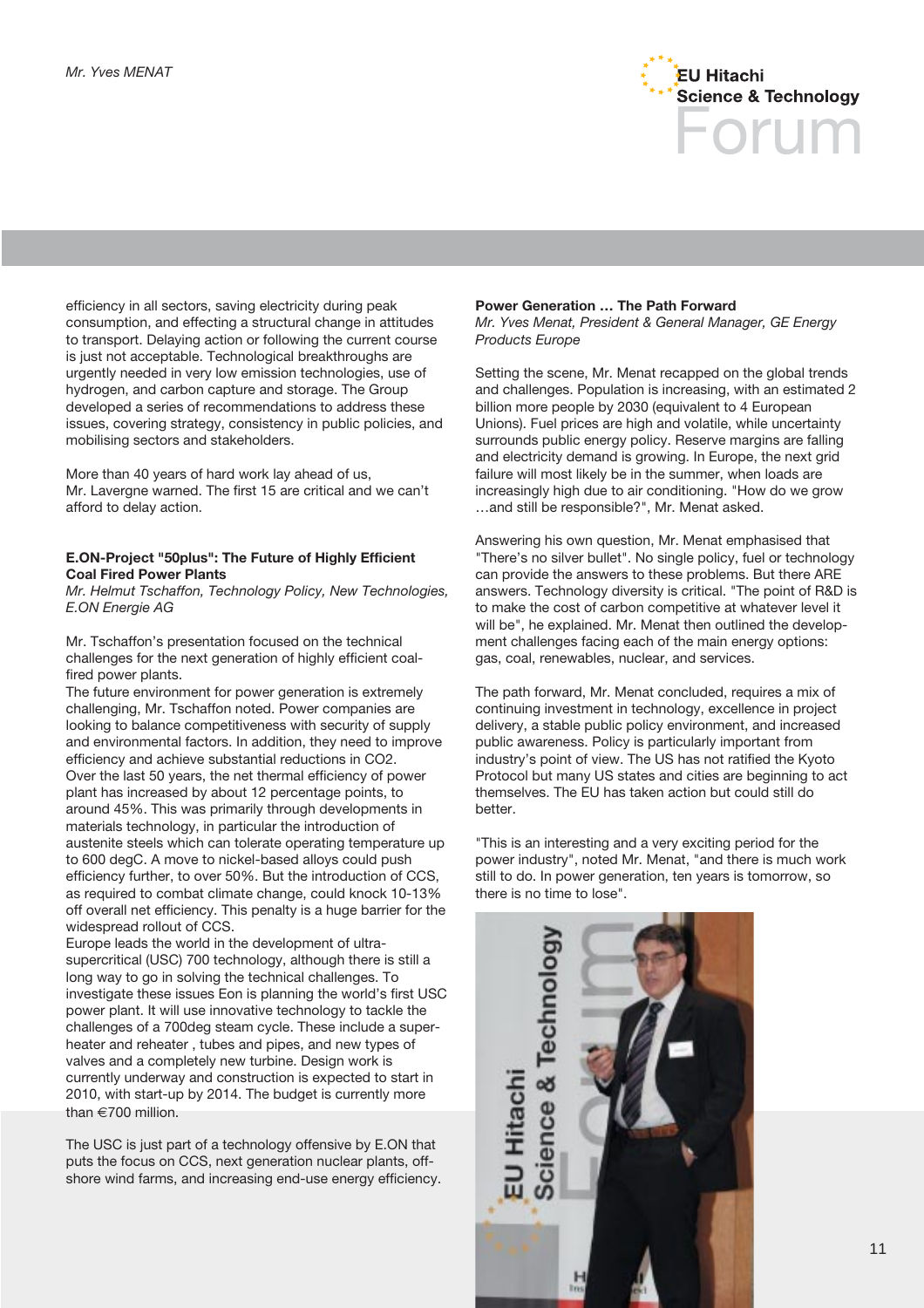# *left to right:*

*Mrs. Kathryn FULLER, Dr. Dolf GIELEN, Sir Stephen GOMERSALL, Mr. David HAVERBEKE, Dr. Björn C. HEINLEIN, Mr. Neil HIRST, Mr. Erl WILKIE, Mr.Yutaka YOSHIMOTO*





10th\_EU Hitachi Science & Technology Forum Energy, Environment &



10th\_EU Hitachi Science & Technology Forum



10th\_EU Hitachi Science & Technology Forum









Ith. EU Hitachi cience & Technology Forum  $007$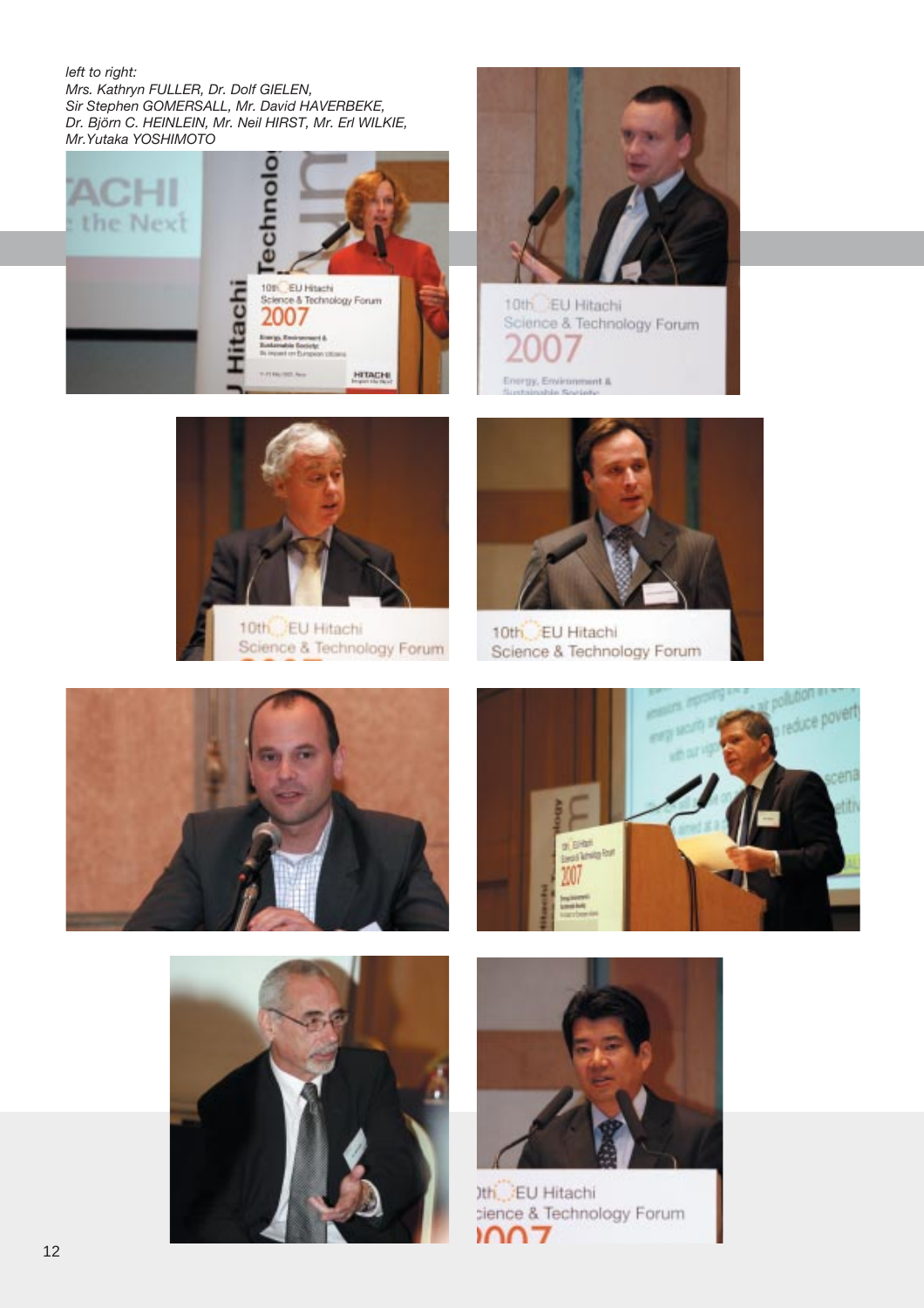

# **Session II:**

# **Energy Consumption towards a Sustainable Society**

# **Buildings, Appliances and Industry: Energy Demand Trends and Opportunities**

*Dr. Dolf Gielen, International Energy Agency*

Building on the previous IEA presentation by Neil Hirst, Dr. Gielen's presentation focused on energy demand and the opportunities available through energy efficiency.

Europe produces around 75 EJ/yr<sup>2</sup> of energy and consumes around 50 EJ/yr (the remaining 25 EJ being accounted for through conversion losses, etc). However, Europe accounts for less than 20% of world energy use, so solutions have to be global. Around 35% of consumption is in industry, a further 35% in transport and 25% in residential. The balance is in commercial and other uses. Commercial and residential use has increased by around 20% since 1980, whereas industrial use has actually decreased by about 10%.

Electricity accounts for an increasing share in final demand, partly because of industrial change (shift from manufacturing to service industries) and partly due to technological change (e.g. growth of computers and other electronic devices). Echoing other speakers, Dr. Gielen emphasised that improved energy efficiency is the most important contributor to reduced emissions. It could potentially contribute around 32 Gt CO2 reductions by 2050; this compares with total emissions today of 26 Gt CO2. Use of proven technologies can result in major savings, but there are many market imperfections which stand in the way. In rented housing, for instance, improving a building's energy efficiency is in the interest of the tenants (who pay the bills) but not in the interests of the landlord (who makes the investment).

Buildings is an important sector and in Europe accounts for around 18% of total CO2 emissions. The largest application is space heating, which on average accounts for around 50% of consumption, followed by water heating and appliances at 19% each. Potential savings by 2050 amount to around 600 Mtoe in the service sector and 1200 Mtoe in the residential sector. Electricity savings potential from buildings alone equates to around one-third of the global total.

End-use efficiency is of key importance, Dr. Gielen concluded. Space heating, water heating, appliances, lighting, and industrial uses all offer opportunities for major energy savings. System efficiency is also an important factor, in areas such as electric motors, steam systems and process integration.

# *2 1 Exajoule = 1018 Joules, which is equivalent to around 50 million tonnes of oil equivalent (Mtoe)*

# **How to Save 86 Million Tonnes of CO2 in Europe Each Year**

*Mr. Dominiek Plancke, Senior Vice-President, Philips Lighting*

Continuing the efficiency theme, Mr. Plancke focused on the opportunities available through a very commonplace technology – lighting.

Lighting accounts for 19% of all electricity consumption worldwide. Yet in the traditional filament bulb, around 95% of the energy used is transferred to heat. Substituting this technology for more energy-efficient equivalents has the potential to save around 20 Mt CO2 per year. The energy saved is worth around €5-8 billion per year and equivalent to the output of 25 power stations.

Opportunities include: using new types of gas discharge lamps in road lighting; advanced fluorescent lamps in office lighting; and a variety of technologies (compact fluorescent, energy-saving halogen, solid state lighting) in domestic lighting. These new lighting solutions save electricity and cut energy bills, generally by between 60-80%. In addition, the new technologies bring other benefits, such as better visibility and working conditions. Philips has invested in such technologies over an extended period and offers a wide variety of products for each of these markets.

Switchover to energy efficient lighting is slow, however, and at present rates will take a long time to reach full penetration. Governments and industry must do more, through awareness campaigns and partnerships, to accelerate the take-up of new solutions. Regulation could also have a role, e.g. by banning the least energy efficient technologies, such as mercury vapour lamps currently used in most road lighting.

### **Energy Consumption: Impact and Solutions**

*Prof. Jean-Claude Sabonnadière, Adviser to the President, INPGrenoble*

Prof. Sabonnadière focused on the opportunities available through zero- and low-energy buildings.

Analyses such as those by the IEA and the French Factor 4 study show that residential buildings, together with transport, is one of the two major target sectors for reducing energy consumption.

Governments around the world have set various objectives for zero emission and energy-positive buildings. Germany, for example, foresees a 'low energy house' as being one with an energy rating of around 140 kWh/m2 per year, compared to the current average of around 290 kWh/m2.a. A passive house would have even lower consumption, of around 30 kWh/m2 p.a. Countries such as France, Switzerland and Canada are looking at similar goals. The United States has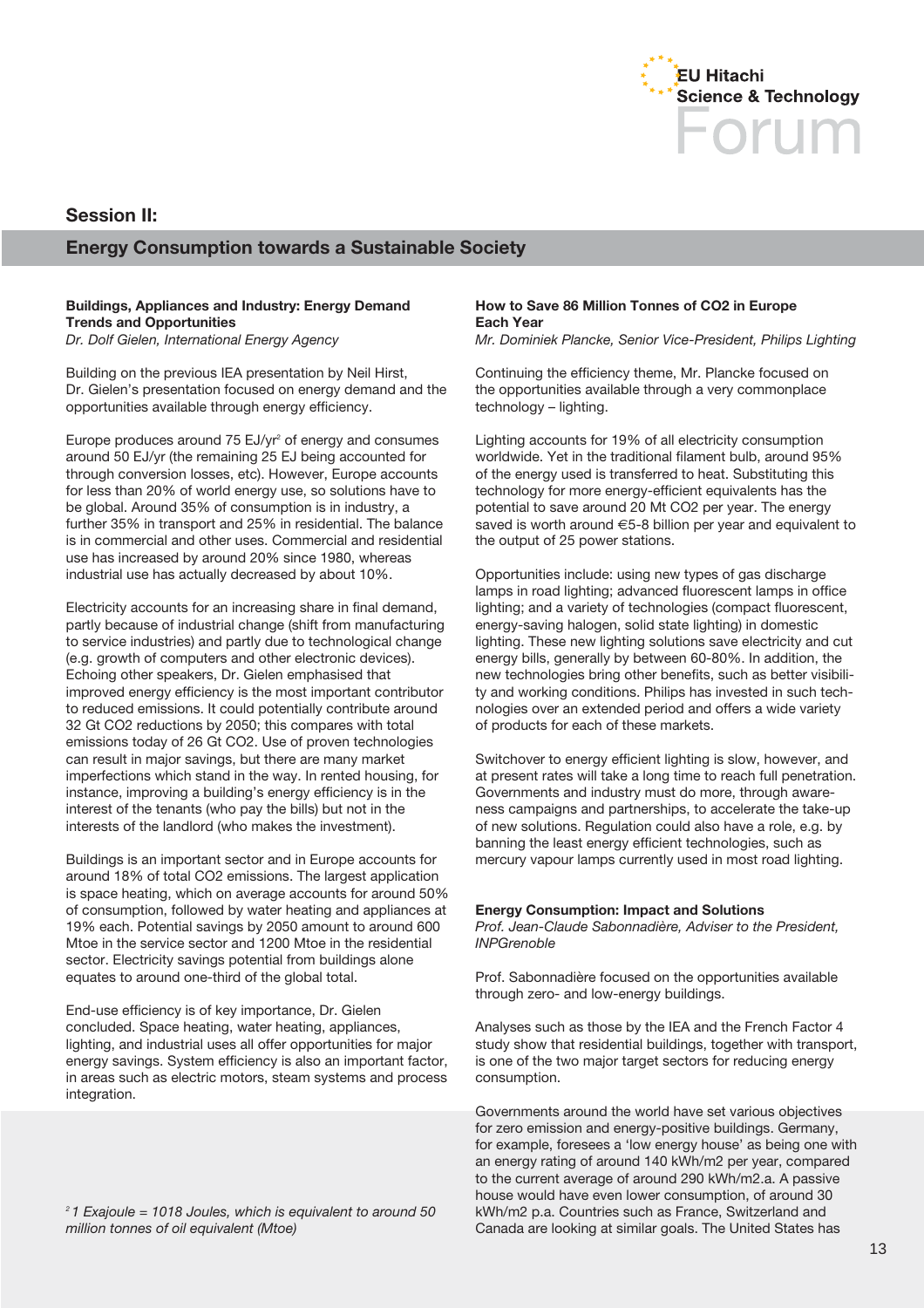# *left to right: Mr. Yoshiaki ICHIKAWA, Mr. Sanjeev KUMAR, Mr Dominiek PLANCKE, Mr Nick MABEY, Intense discussions during group sessions*

set a goal for 70% energy savings by 2020 (compared to 2000) with the remaining 30% generated onsite. Substantial advances have already been achieved. In Switzerland, for example, the oil consumption to meet the heating needs of an average house had reduced from 21 litres in 1970, to 11 litres in 1998. Better design and efficiency improvements could reduce this further, to 4 litres. Studies by the German-based PassivHaus Institute show that reductions in heating energy of 70-90% are quite feasible.

Proper insulation of walls and roofs, glazing and windows, and energy recovery can all contribute. What's more, lowand zero-energy houses are becoming more attractive and acceptable, as indicated by Prof. Sabonnadière's numerous examples from Sweden, Belgium and Germany. These techniques are increasingly applicable for retrofitting and refurbishment, as well as new build.

The next step would be to move to energy positive houses, which generate their own electricity and sell surplus back to the grid. Technological advances, as well as liberalisation of energy markets, mean this could soon become a reality. Demonstration homes have already been built in Germany and the United States.









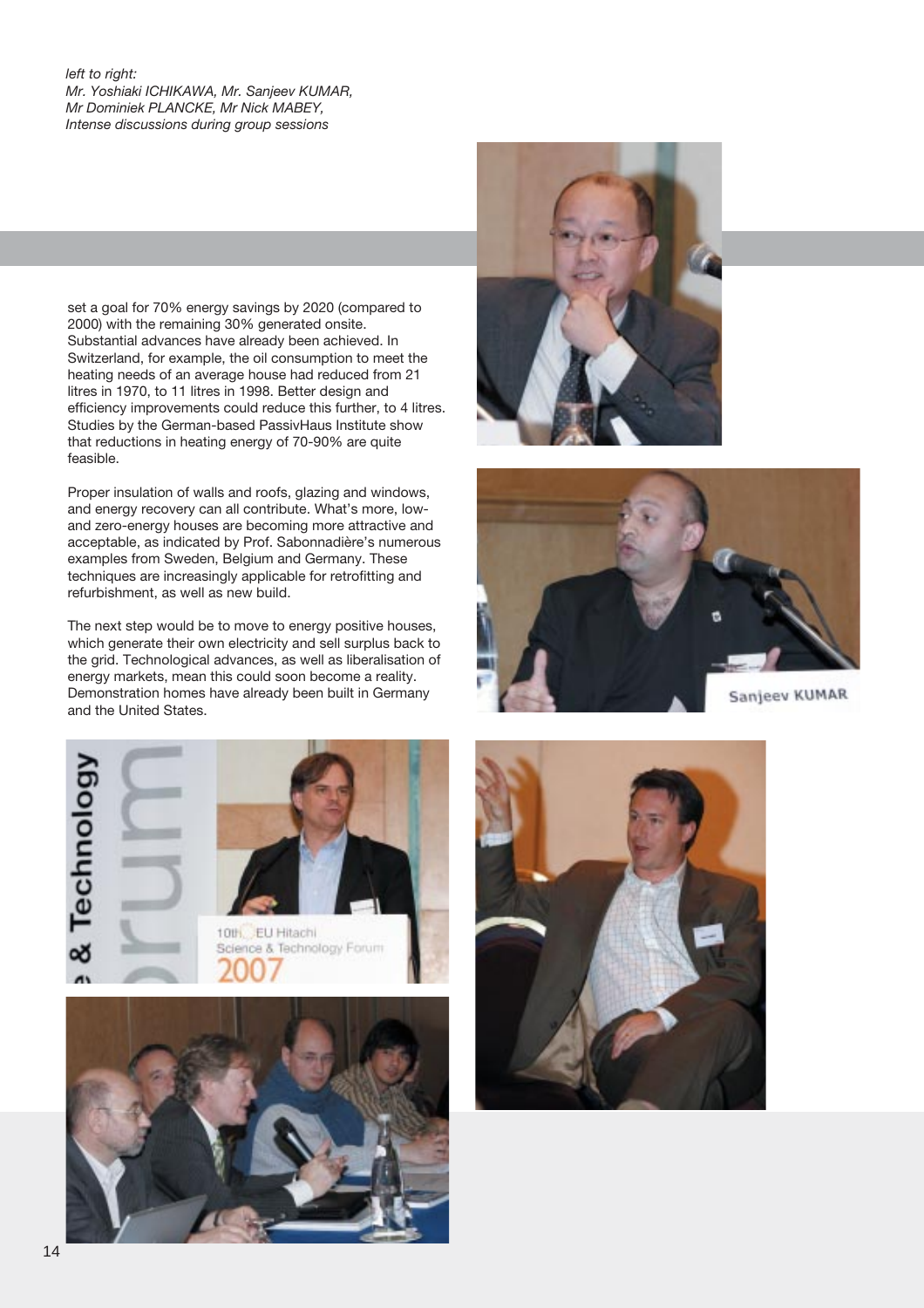

# **Session III:**

# **Transportation in a Sustainable Society**

**Transportation in a Sustainable Society: Technology** *Prof. Roderick Smith, Chairman of Future Railway Centre, Imperial College, London*

As it was Sunday morning, Prof. Smith said he would begin his presentation with a parable. A boy came home to find that his house was on fire. He expected his neighbours to help him put out the fire, but they would not because it was keeping them warm. So the boy urinated through the frontdoor instead. When that didn't work he began to drink water so as to be able to urinate faster, but at the same time the neighbours were throwing gasoline on the fire and making it worse.

The parallels, said Prof. Smith, were stark. At present, our policies against climate change are weak, like drinking water and expecting it will help to put out the fire. While at the same time trends in developing countries are enflaming the situation, threatening to totally swamp any minor effects we might have.

Transport presents a huge challenge for climate change, Prof. Smith maintained. In Europe, energy consumption in transport has risen by 30% since 1990, whereas in all other sectors it has fallen or remained constant. The number of cars, passenger journeys and freight miles travelled are all increasing. Congestion has now spread to the skies, with developments such as low-cost airlines leading to an explosion in air travel. The challenge, Prof. Smith explained, is in decoupling demand for transport from economic growth. "We travel more and travel further as we get richer. We also travel faster, which requires more energy."

Similarly, we need to decouple growth from the ever-growing demand for resources. "We have an economic system that demands growth", argued Prof. Smith. Growth of around 3% p.a, the long-term average in developed countries, means the economy doubles in 23 years. Growth of 10% p.a., as experienced in China over the last decade, means the economy doubles in 7 years. The relationship is not linear but exponential – each doubling means we use more resources than in all preceding periods put together. Already we need 2.5 Earths to sustain our lifestyle: something has to give. Returning to transport, Prof. Smith was pessimistic about the way forward. He saw "no significant radical prospects to tantalise us". Alternative fuels, such as biodiesel, could reduce CO2 emissions but in practice reductions are small on a lifecycle basis. The hydrogen economy would require major infrastructure changes and is still a long way off. Demand management, such as speed limits, congestion charging and road pricing, could contribute and will rely on information technology. And whatever we do locally, in Europe, is likely to be swamped by the insatiable demand for transport in developing countries.

# **Can Road Transportation Become Oil Free?**

*Dr. Pierre Beuzit, Chairman of Alphea*

Mr. Beuzit was more optimistic about the prospects for sustainable transport solutions. There were three important avenues, he believed.

Firstly, we need to continue to improve vehicle efficiency. The global efficiency of a vehicle with an internal combustion engine (ICE) is only around 20%. Improvements could be achieved through new camless engine designs, reducing the weight of vehicles (reversing the trend of the last 20 years), improving aerodynamics, and cutting losses related to tyres. Hybrid vehicles, which combine an ICE with electric power, could achieve savings of around 30%. The major issues are in relation to batteries, and overall costs.

A second area is alternative fuels. Biofuels, such as biodiesel (produced from rapeseed) and bioethanol (produced from sugar cane and other crops) can realise major savings in CO2. Resources (i.e. land) are limited, however, especially in Europe, and costs remain high compared to conventional fuels. A better option could be synthetic fuels, produced from biomass through a gasification process. With a potential of 30% substitution, this would yield CO2 savings of up to 85% and should be viable by around 2015.

The third area is electric vehicles. Options here include: 'plug-in hybrid', which uses electricity from the grid to charge a vehicle battery; pure electric-powered vehicles with electricity supplied either by batteries or by fuel cells. The hydrogen required for fuel cells could either be supplied directly, or could be produced on board using a reformer. There are major technological obstacles in both routes, and viable solutions are unlikely before 2020.

So, in answer to his question "Can road transportation become oil free?", Mr. Beuzit saw the best route as being: gasoline and diesel hybrids through to 2010; biofuels and tailored fuels through to 2015; and hydrogen fuel cell vehicles for the longer term.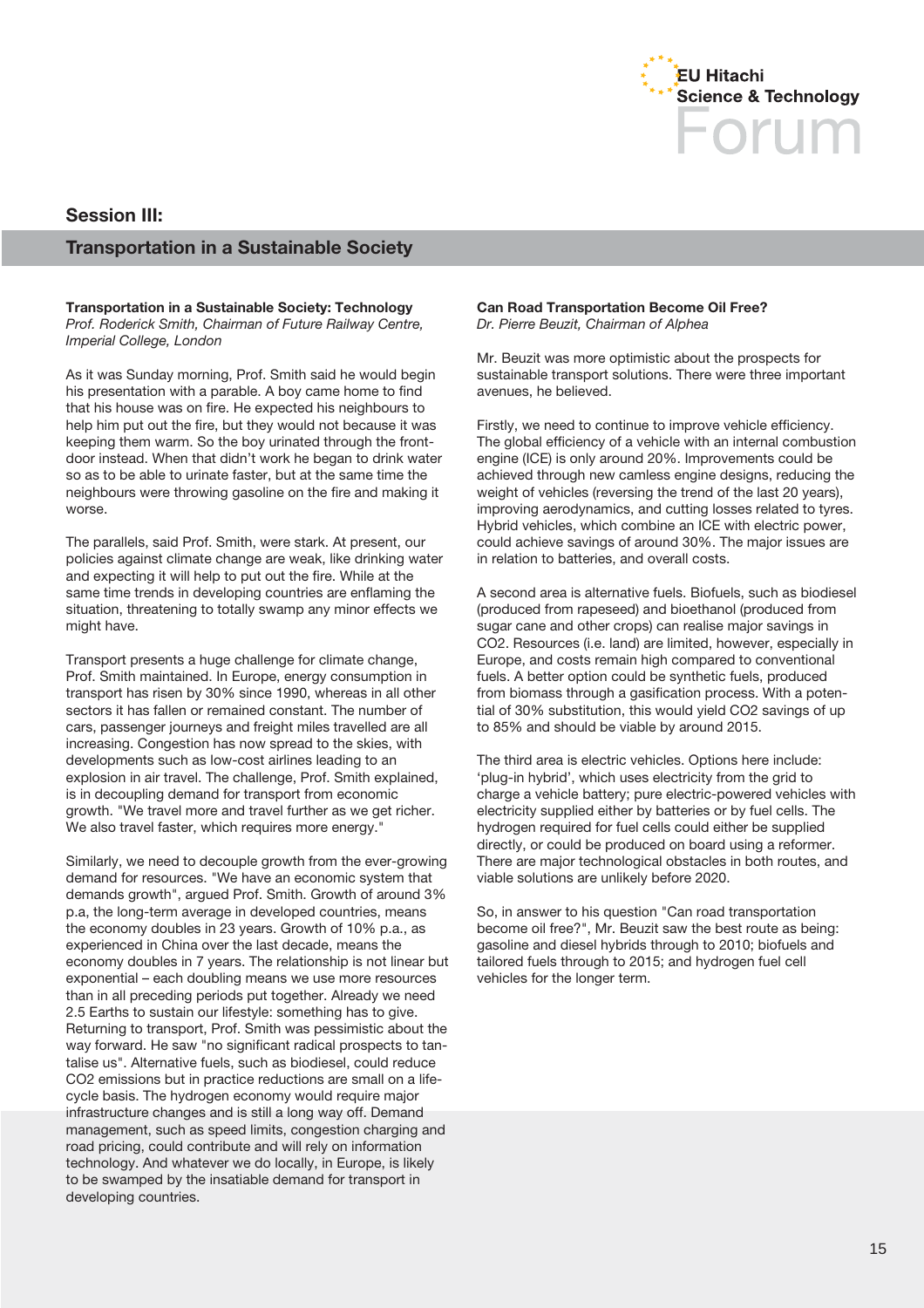# **Group I.1: Role and Expectations of Governments and Decision-makers**

*Contribution by Dr. Björn C. Heinlein, Clifford Chance*

When discussing the role and expectations of government and decision makers, there are many issues to take into account. As well as being environmentally compatible, a sustainable energy supply also has to be low-priced, reliable, customer-friendly and efficient. Thus, the question arises whether governments should prioritise these goals, for example is ecological compatibility more important than the security of supply? Or is a low price more important than environmental compatibility? In this context, do governments have to incentivise market participants, e.g. to increase the share of renewable energies, or to accept further development of nuclear power? And would the goal of a more sustainable energy supply be reached better through regulation or through market forces?

The Working Group identified four action areas:

1. **Governing/supporting the development of a more sustainable energy supply:** Governments have a unique role in being able to bring together experts from different areas and sciences to solve the problems we face with respect to a more sustainable energy supply. Most likely, this should be linked to some form of government funding. However, it was expected that decision makers in larger companies would also have to take their share, in particular they will have to help experts to focus the essentials.

2. **Educating people**: For such a complex issue public education is essential. This would, for example, involve making people aware of the various energy options and the problems associated with each. Governments and decision makers need to tell the "whole true story" even though it may be "an inconvenient truth". This means education should be objective, free of any ideologies and false hopes. Schools are a good place to start, while the media will be important in reaching the wider population.

3. **Regulated versus competitive economy**: Is a governed economy preferable to a competitive economy in tackling these issues, the Working Group asked? It was broadly agreed that a mixed model was the way forward, but that to reach the sustainability objective market forces may need to be constrained. Over-regulation should be avoided. Thus, regulations should not impose detailed rules concerning energy supply. Furthermore, even when regulation is enforced the implementation of any rules should require enough time to show whether they work. Therefore, the European Commission's approach, which amended Directives at short notice, giving market forces not enough time to react, was seen very critically. With respect to regulation, it was more or less common sense that an incentive-based approach would be preferable to one based on controls.

4. **Global view**: The problems of sustainable energy supply require governments and decision makers, for example large entities, to work together on an international level in a much better way. Thus, governments and companies would have to resist focusing on just "their" own benefits. Supra- or international associations would thus have to work out alternative solutions with respect to a sustainable energy supply so that each jurisdiction / nation would be able to implement the solution that best fits to its special situation. We can't afford to discuss for too long, however; the time for clear actions is here.

# **Group I.2: Role and Expectations of NGOs and Think-tanks**

*Contribution by Mr. Nick Mabey, E3G*

### **Tackling Catastrophic Climate Change**

NGOs' views on energy supply technologies are based on the urgency of the action needed to prevent a high risk of catastrophic climate change. Current scientific opinion suggests this requires global temperature rise to stay below 2 degrees Celsius. This will require a different approach to energy supply technologies:

• Climate change must be seen as a vital interest for countries - a security issue which must be addressed to preserve fundamental prosperity and stability. It is not just another environmental issue which can be traded-off against economic growth.

• Global emissions will need to peak in the next 10-15 years, reversing current strong growth trends, and to fall by over 50% by 2050. All countries will need to act to achieve this.

• Achieving a 2C world will require a fundamental shift in energy system investment over the next 30 years, with \$20 trillion in energy investment shifting from high carbon supply to low carbon supply and energy efficiency. The net cost of this shift is estimated to be under 1% of GDP, and in some scenarios could be positive. But these changes will create winners and losers among companies and countries, and huge opportunities for those with the right low-carbon technologies.

• At its heart climate change is an issue of justice and equity. The poorest people in the poorest countries are the first to suffer the impacts of a changing climate, and have done least to cause the problem. Developed countries are responsible for around 80% of CO2 emissions in the atmosphere, despite the fast growing emissions in some developing countries.

• Global political agreement to solve climate change will only be possible if issues of equity are recognised, and developed countries take the lead as they agreed to under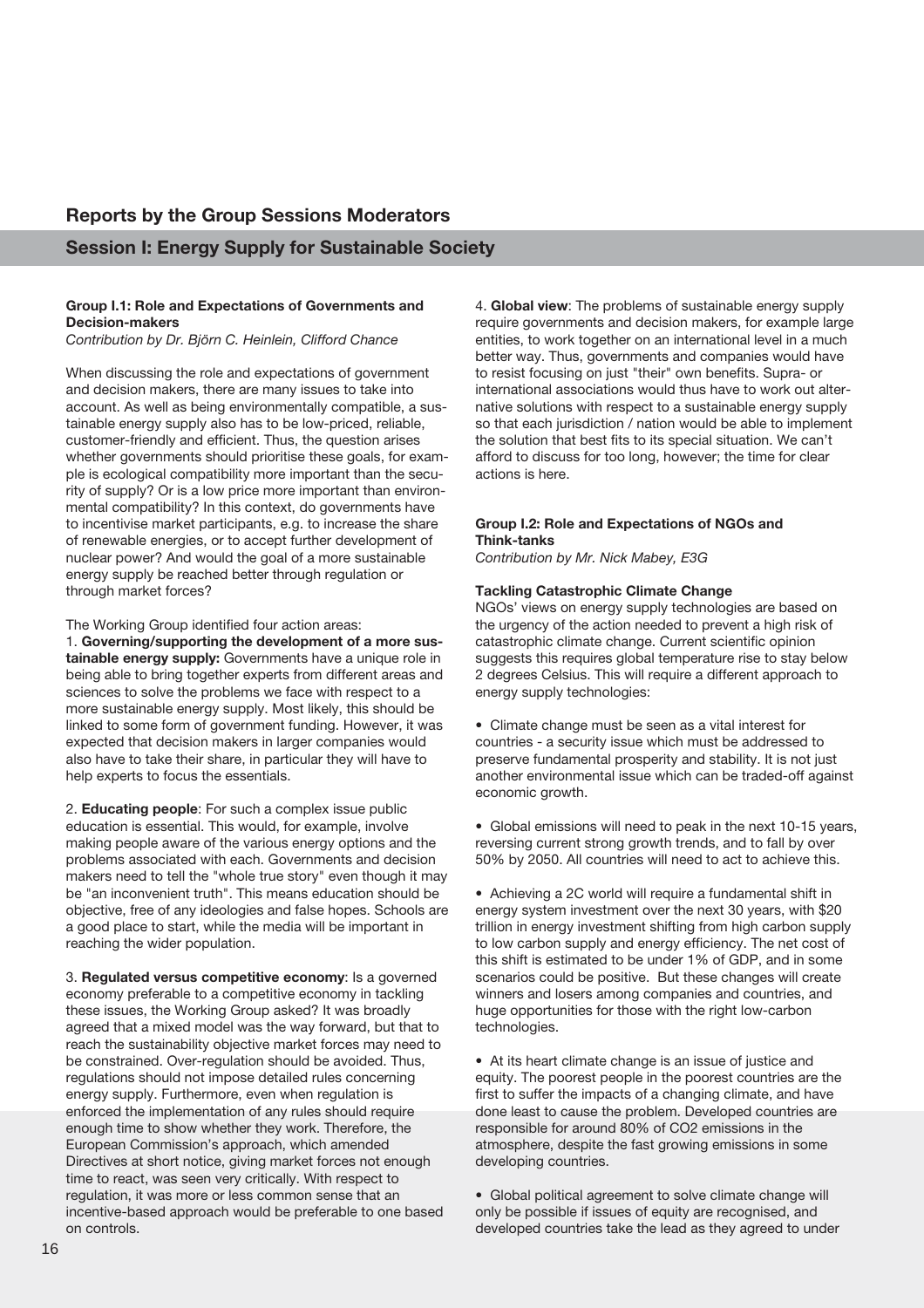

the Kyoto Protocol. Essentially this will require developed countries to decarbonise their economies by 2050.

### **The Role of NGOs on Climate Change**

NGOs have been communicating the science of climate change and lobbying on policy solutions for well over twenty years. Many of these messages have now been mainstreamed in governments and other institutions. Hence, for the future NGOs will increasingly focus on changing public attitudes and cultural perceptions - areas where they have a strong added-value.

NGOs will work with individuals to promote personal low carbon choices. They will work to generate more political space for policy makers to make tough decisions about cutting emissions – for example on personal transportation and fight vested interests that resist action. And they will work to promote new social norms which make high carbon behaviour unacceptable, even in the absence of laws: for instance, making office blocks blazing with light through the night unthinkable; making binge flying seem as anti-social as binge drinking.

NGOs will increasingly target younger age groups to explain the future costs of being locked into high carbon infrastructure choices – roads, airports, coal power stations without CCS – by current decision makers and voters. Infrastructure that they will need to refurbish or replace at high cost to meet climate change targets in the future. They will build campaigns and a political dialogue around intergenerational equity; especially in Europe and Japan where the population is ageing and young people face high tax costs to fund pension commitments.

# **NGO Views on Energy Supply Technology Choices**

Despite high levels of agreement in many areas, NGOs have some conflicting views on energy supply technologies, and this sometimes dilutes the effectiveness of their public messages.

NGOs all agree on the need to take a systems view of the issue – focusing on how to deliver low carbon energy services to consumers and industry - not just supply technologies. This puts increasing efficiency and reducing wasteful consumption at the heart of the NGO approach. They also generally agree on the need to maximise the use of renewable energy sources. Indeed, NGOs can take much of the credit for creating the current \$40 billion per annum renewable energy industry from nothing in the last 15 years. All NGOs also want to see clearer and cleverer incentives from governments for innovation in new low carbon technologies; long, loud and legal signals which encourage risk taking.

The critical areas of disagreement between NGOs centre around whether renewables can be the whole solution to low carbon energy supply in the next 30 years. There is currently no off-the-shelf all-renewable energy system (excluding large hydroelectricity which is fully exploited or limited in many countries), and renewables are unlikely to replace projected coal power station build in China, India and the US in the next 30 years. Some NGOs see coal with carbon capture and storage as the only feasible solution in China and India in the medium term. Others are opposed as they see this as pulling investment from renewables, and have fears over the integrity of carbon storage. It is likely that the debate over the environmental impact of carbon storage will become highly charged in the next 2 years as major CCS plants are commissioned.

The vast majority of NGOs see nuclear power as too slow and expensive a solution to make a major impact on climate change, and there are strong concerns over the carbon emissions from the uranium cycle if a large expansion of plants was undertaken resulting in the use of low grade ores. Most NGOs also object to nuclear energy on the grounds of waste disposal risk, safety and proliferation risks. Despite this many would in theory entertain its acceptability if it was the only option to control climate change, but few believe this is the case.

Biofuels present probably the most intense dilemma for NGOs, as they throw up very difficult trade-offs between carbon saving, biodiversity and global food security. Though most NGOs see corn-based ethanol as being irrelevant for climate change and damaging to food security, the acceptability of tropical sugar cane and palm oil-based fuels is more debated. Efforts are underway to define sustainability standards for biofuels, but these are unlikely to solve all the disputes. Second generation biofuels based on cellulose will solve some issues, but still remain controversial in terms of land use and biodiversity impacts.

### **Conclusion - NGO Approaches** In summary:

• NGOs want action at a scale and pace to fit the scientific facts of climate change and see tackling climate change as economically and technically feasible. The challenges lie in generating the political will and organisation to make the necessary changes.

• NGOs take a whole system view which balances the need for low carbon energy supply with the need to increase efficiency and decrease demand.

• NGOs need to develop a more robust view on the supplyside mix if they are to carry on being influential in the next stage of the climate change debate.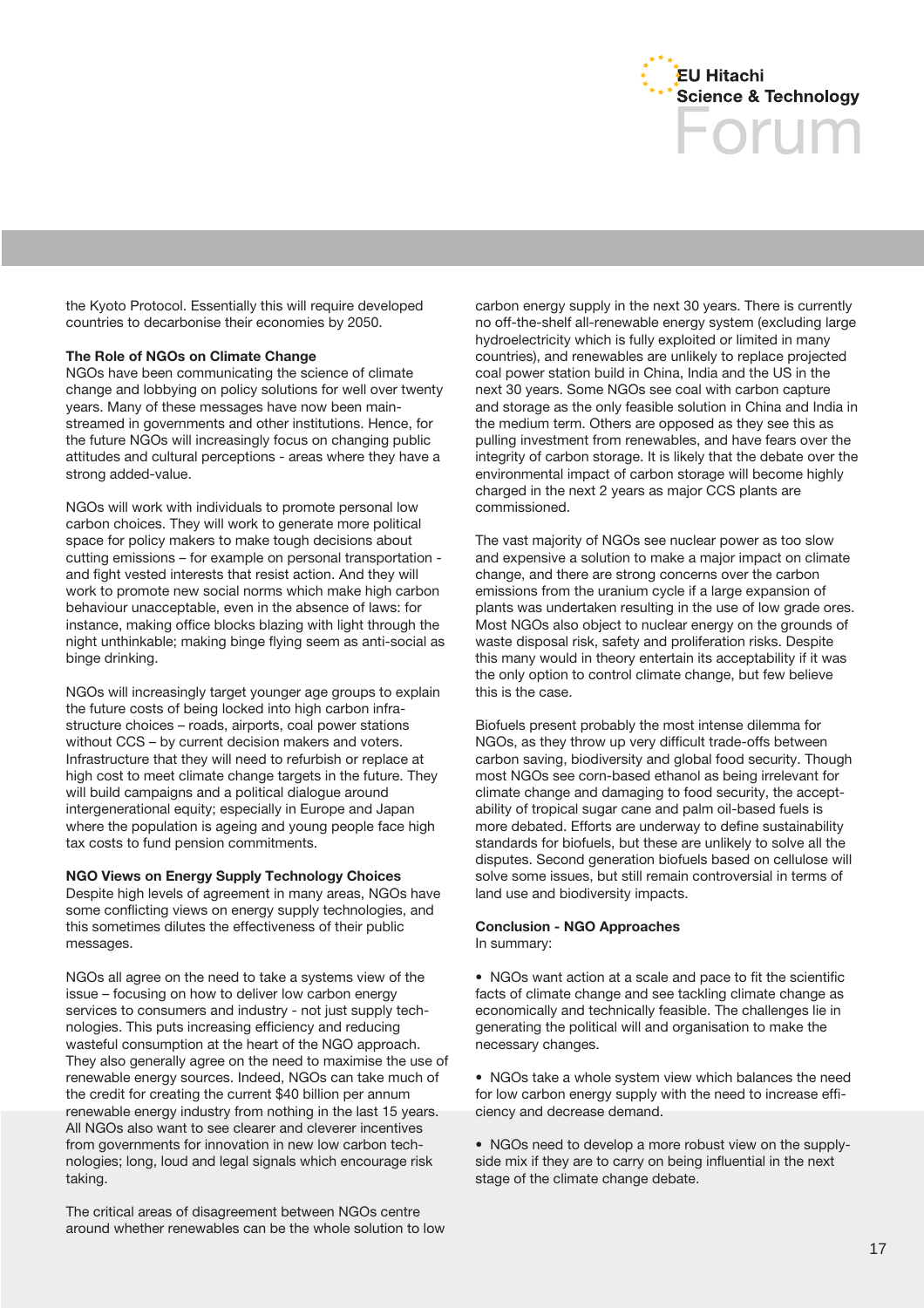# **Group I.3: Role and Expectations of Industry and Consumers**

*Contribution by Mr. Bill Duncan, Advizors.EU*

The goal here should be to maintain and improve living standards through economic growth, but without a parallel increase in environmental impacts.

To do this we have to look to what the Working Group called "triple value":

- Economic value: competitiveness of production and distribution systems;
- Societal value; security of supply and affordability;
- Environmental value: minimized impacts on materials and emissions.

Business exists to create and deliver value satisfaction to its customers and thereby generate profit for the shareholders. Both these criteria must be met for sustainability. At the same time, a new paradigm is emerging whereby customers and shareholders are beginning to demand increases in environmental and social responsibility from industry.

The Working Group made the following observations and recommendations:

1. **Stable policy framework**: Progress will be difficult and fragmented if there is no supportive policy framework. This means that we need long-term stability for goal setting with consistent legislative and regulatory actions.

2. **Need for incentives**: Government intervention will be needed to reduce risk and encourage innovation and R&D, as well as to support early commercial scale up projects. Mid- to long- term incentives, such as tax breaks, soft loans and fast-track planning permits will accelerate change.

3. **Plan for action**: A business plan approach, rather than an administrative mindset, will be essential to create and deliver against development roadmaps and time-critical targets.

4. **Evolution over time**: Industry would welcome the setting and progressive raising of standards over time provided that the incentive-based approach is maintained and the need for a level competitive playing field is respected.

There will be little point in new initiatives if existing legislation is not fully enforced and best practice not mandated. Industry, for its part, needs to reposition itself as a key partner of the policymakers – being proactive not reactive – so as to create a shared vision and promote the concept of shared risk.



**Within a supportive policy context we can actively get to work to make real change happen.** The Group suggested:

1. Use an integrated approach to explore and develop all technology options (clean coal, gas, renewables, bio-energy, nuclear and even energy-from-waste). Don't try to pick winners, as this has been proven to simply create losers.

2. Build green purchasing networks or other coalitions in order to maximise industry or consumer leverage and challenge upstream suppliers to deliver improvements.

3. Rethink the entire supply side of electricity production and distribution to facilitate effective regional networks. This could include both mega- and micro- scale plants, cogeneration and renewable energy so as to provide flexibility in meeting future needs.

4. Recognize that, in the two speed planet we inhabit, we must encourage and actively support the developing nations to adopt and rapidly deploy the best available techniques.

5. Recognize that, in the developed nations, the existing built infrastructure, with its long capital investment cycles, will constrain our ability to make "overnight" changes in the energy supply mix. Nevertheless, radical change should be the central long-term goal.

In conclusion, the Group felt that achieving a "factor 4" improvement might take 50 years but the first 15 of these will be the most critical. We really must focus on the key issues for the long term, and resist the temptation of the "nice to do", which may be politically easier to digest in the short term. Urgency must be shown at all stages of this lengthy process. A good plan begun today will serve us better than a perfect plan to be begun tomorrow.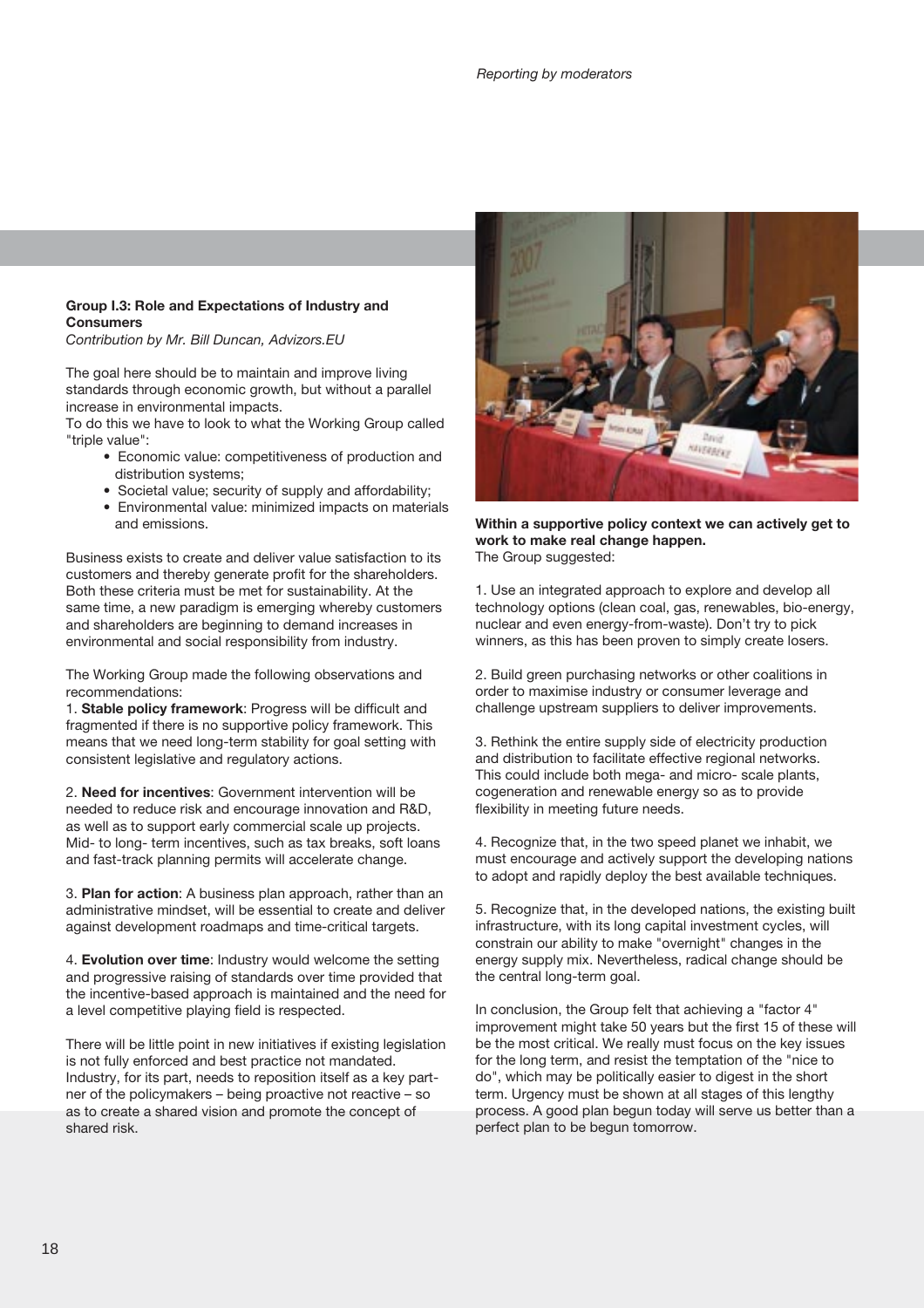

# **Reports by the Group Sessions Moderators**

# **Session II: Energy Consumption towards a Sustainable Society**

# **Group II.1: Role and Expectations of Governments and Decision-makers**

*Contribution by Mr. Guy Block, Lawfort*

This Working Session focused on five main subjects: (i) the renewables targets set out in the European Commission's recent Energy Package, (ii) similar targets relating to energy efficiency, (iii) the competitiveness of biomass, (iv) the current status of hydrogen technologies, and (v) energy research and development, with a view to address clear signals on the expectations from policymakers. In this respect, one of the main questions to address was whether, with current growth rates of energy consumption (average 1.5% annually in Europe), sustainable energy policies could be developed. As a preliminary remark, participants insisted on the need for policymakers to make more efforts on education and communication of actions and measures related to developing a sustainable society. This is linked with the need for clear and sound "road maps" as described below.

Firstly, the European Council of March 2007 set a target for **renewables** of a 20% share in the EU's overall energy production by 2020. Some participants questioned to what extent the European policymakers have ensured that sufficient new generation capacity can be effectively installed to meet this target. Another question relates to whether this target should be indicative, as is the case today, rather than binding and enforceable. Consensus exists as to the need to address climate change as a global issue and public administrations should lead by example (even through low-level actions such as switching off lighting in public buildings at night).

Secondly, the EC has set an **energy efficiency** objective to save 20% of the EU's energy consumption, compared to current projections, by 2020. Carbon capture and storage (CCS) is one of the potential measures. Current technology level could allow for implementation of these techniques, but insufficient support and lack of coordination in policymaking hamper the breakthrough of these technologies. Policymakers should send clearer signals about sustainability, so as to replace the current feeling of "what can I do about it" by one of "all efforts can help".

Thirdly, **biomass** is generally considered to constitute a promising source of sustainable energy. However, limited availability of primary sources of biomass might hamper the development of this source of electricity production. In particular, prices of raw biomass materials are currently rising. As such, the promotion of biomass should be carefully balanced between renewable energy and sustainable food consumption.

Fourthly, **hydrogen** constitutes today an important potential solution for evolving towards a sustainable society. Two main obstacles appear in the evolution towards a hydrogen

society. First, hydrogen appears difficult to use for largescale applications. Second, to qualify as sustainable energy, hydrogen must be produced by renewable sources of energy. In particular, when comparing technologies and their economic competitiveness, the whole range of externalities (such as emissions along the entire cycle/production chain, overall efficiency, noises, indirect pollution, etc.) has to be internalised. Participants noted that since the efficiency "at the wheel" of an oil-driven car is generally around 20-22%, a technology based on hydrogen (generally with an efficiency of about 40%) becomes clearly competitive once all costs are internalised. Greater efforts should be made to internalise costs so as to create a level playing field.

Fifthly, **energy research** has been at the centre of the debate, both at international and European levels for several months now. There is a need for visibility and standardisation in technology development so as to enhance investors' confidence. Major research programmes (such as those funded under the EU Framework Programmes) should be organised through public-private participations, considering the required long-term approach of energy investments. In this respect, the recent European Council explicitly encouraged the Commission in its intention to present a European strategic plan for energy research and development.

In conclusion, the Working Group felt that the objectives set today were reachable but were concerned about the appropriate means and solutions to achieve them. Therefore, '**roadmaps**' must be developed with clever targets and ambitious deadlines, be it at international, regional, national or local levels taking into account local circumstances. Since energy projects must usually be financed by external sources (banks), the frameworks under the roadmaps must be sufficiently clear and foreseeable to allow financing. In the meantime, all available information on climate change related issues should be communicated by governments and policymakers. Considering the nature, the scope and the urgency of the matter at stake, public awareness should also be fostered.

# **Group II.2: Role and Expectations of NGOs and Think-tanks**

*Contribution by Mr. Sanjeev Kumar, WWF*

Climate change is one of the most dramatic and far reaching challenges that humanity has faced. At the heart of the problem is humanity's unfettered energy consumption which is having a disastrous impact on the overall health and well being of all forms of life. The problem manifests itself in two main forms. Firstly, the demand for products and services that consume energy does not take into sufficient account its environmental implications. This is caused by a variety of aspects, such as prices that do not incorporate true environmental implications, the price of some environmentally detrimental products is lower than the more benign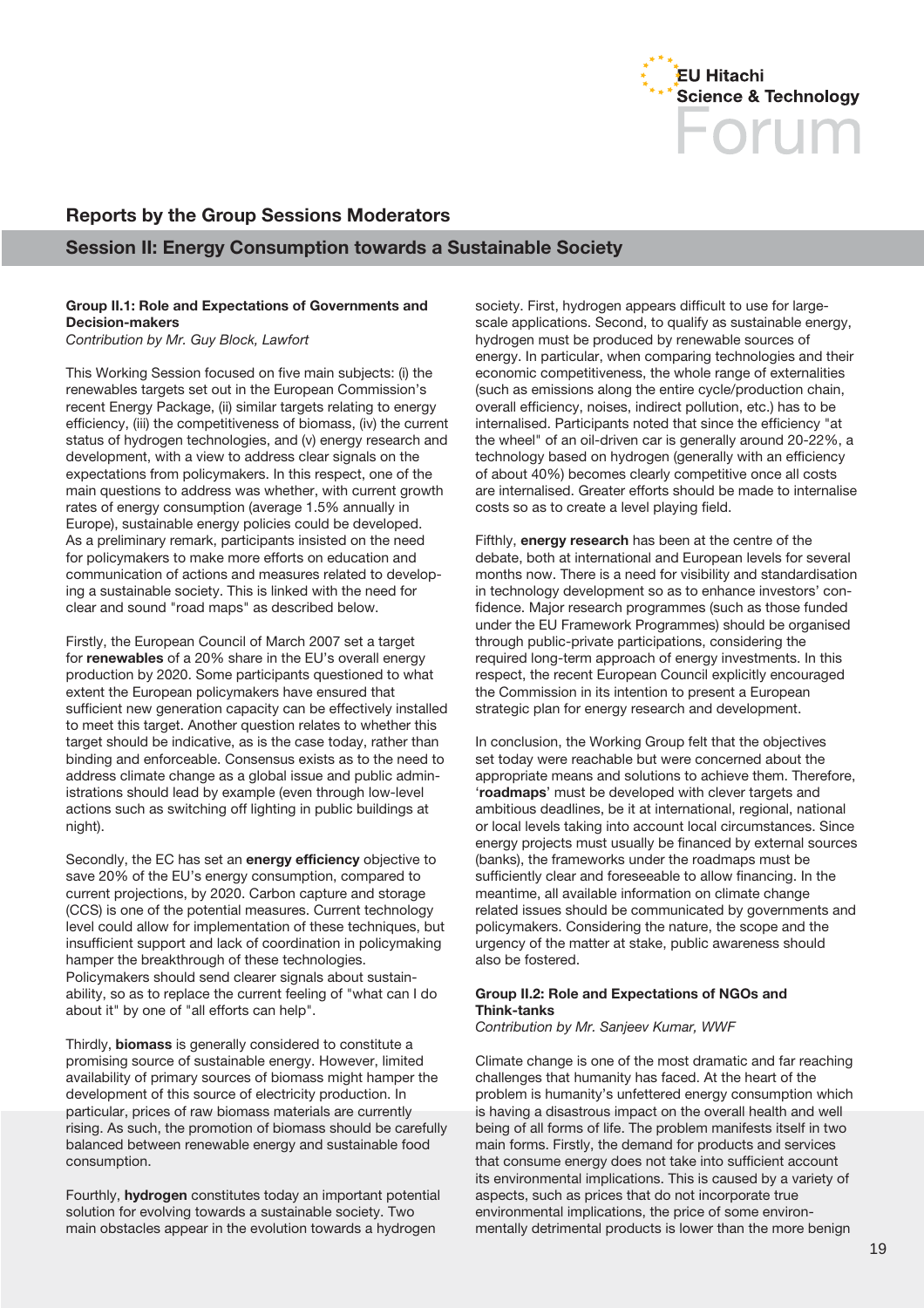



products, and there is often a lack of clear, independent information sources especially at the point of sale.

The second aspect is more challenging in that much of the energy consuming decisions are made for society by often unmovable infrastructures such as houses, communities and manufactured products. This places a limit on the options available to society to become more sustainable. For example, individuals in a household can switch from low to high efficiency lights but they often find it difficult to change the fabric of their walls to increase their thermal efficiency or the size of windows to maximise daylight and thus reduce energy consumption. These limitations are placed on households by architects, town planners, the construction industry and, importantly, our expectations and perceptions of what the future demand and usage of homes will be.

It is difficult to predict how houses will look and be used in 10 years time. It is even more difficult to guess how a house will be used over the next 50 or 120 years, which are the ages of many houses we see in Europe today. Architects and builders in the 1890s could not foresee that by the year 2000 the houses they built would become sophisticated electricity grids catering for televisions, wireless internet connections,

### *During the group sessions, Prof. Jean-Claude SABONNADIÈRE*

fridge freezers, cookers, etc. It is difficult to predict the future but this does not mean that society is powerless to take action now and live in a more sustainable way.

Transparent information, robust regulatory frameworks, education, awareness and effective incentives that empower change are the main ingredients for a more sustainable society. A better understanding of the likely impacts of climate change is also essential as it will have different consequences for different societies.

**Labelling** the energy, environmental and operational performance of products is a fundamental piece of the jigsaw. This allows consumers to consider a whole host of aspects such as aesthetics, cost and impacts at the point at which they are likely to make a purchase. Labels need to be simple, common across products, and use the same measurements. This should go some way to addressing the perverse signal that the most polluting options are also, in many cases, the cheapest. Training and awareness of retail sales staff is the other side of the coin. If stores have another marketing message to influence consumer purchases then they are likely to phase out inefficient products, thus improving the availability of more sustainable products. Even so, it is essential for manufacturers to develop "sexy" sustainable products to increase their take up and thus go some way to reducing their price over time through volume purchasing.

**Education and robust regulatory frameworks** direct the activities of engineers, architects and builders to construct more sustainable infrastructures. Regulatory frameworks create a legal minimum requirement for activities such as the design and construction of new buildings, thus going some way to institutionalising sustainable living by pushing the relevant industries. The same is true for manufacturers of appliances. Over time and with greater awareness, there is a possibility that a market for "green" houses could develop which incorporate low-energy demand and reduced environmental impacts within the overall value of a house. Such developments would enshrine the economic value of a house alongside the environmental benefits of sustainable living. However, the main challenge is in improving the existing stock of buildings, which places the cost and pace of change solely on the households.

Time is the major barrier when asking households to take ownership of change. There is often little time to understand the issue and also the advice given. This element of distrust is a critical barrier which can only be overcome through impartial advice and guidance. This is a vital role for NGOs and consumer organisations as they are required to provide simple awareness of problems together with unbiased solutions. Time is also needed to allow lifestyles to accommodate sustainability. Time is needed to allow cost-effective purchases of manufactured products. As important, time is needed by engineers to design good quality, attractive low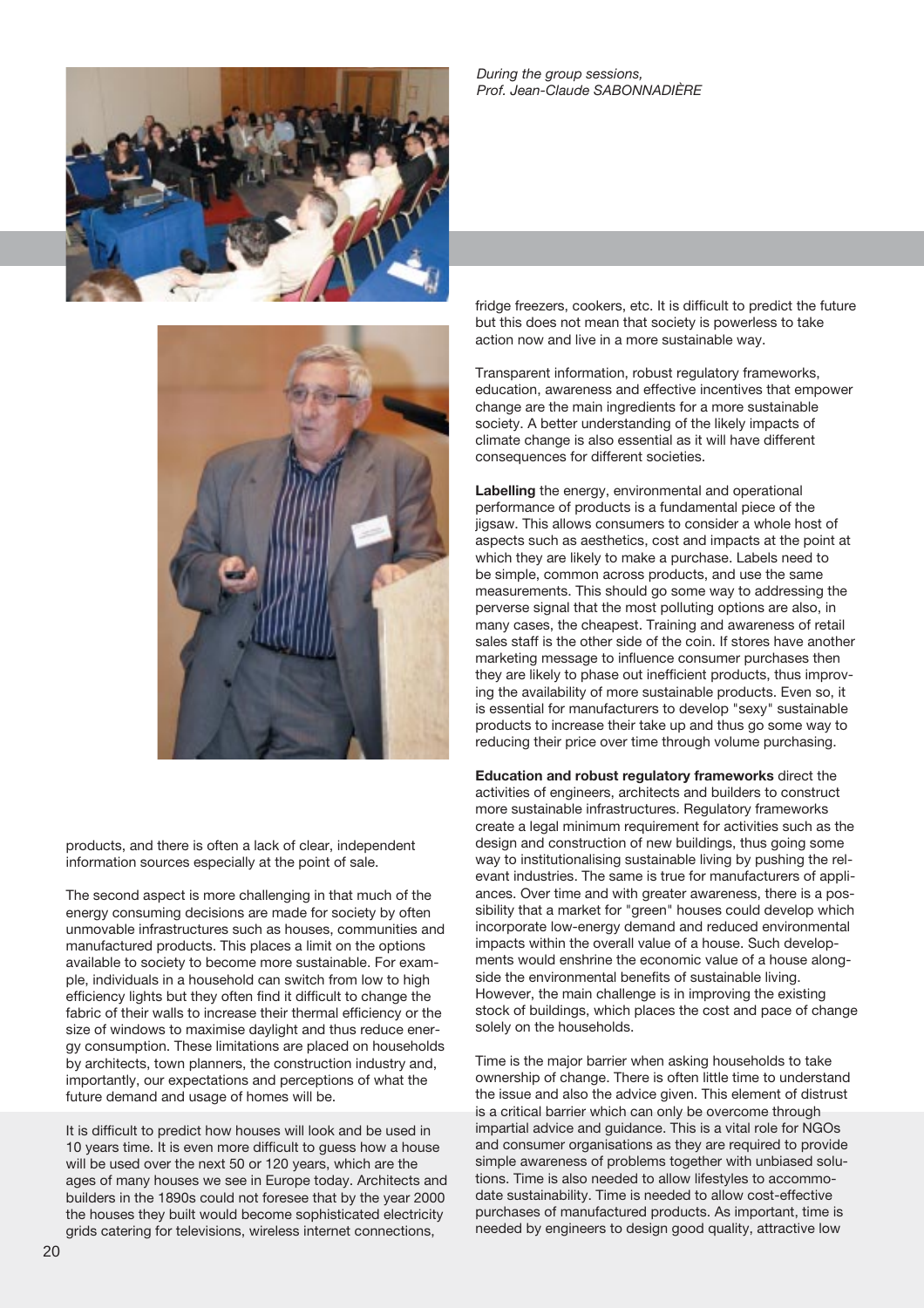

energy products. However, time is a luxury that policy makers and regulators do not have. This is because of the often long lead times in designing policy and then in the time that it takes these measures to influence infrastructures and households. Our climate cannot wait that long…..

# **Group II-3: Role and Expectations of Industry and Consumers**

*Contribution by Mr. Yoshiaki Ichikawa, Hitachi, Ltd.*

The discussion started by reconfirming the basic statistics, which were similar in both the EU and Japan:

- The contribution to global warming is shared almost evenly by the energy consumption of industry, household/office, and transportation;
- Industry has achieved a slight decrease, however the other two sectors are recently increasing with an alarming rate;
- Electricity is the main concern, whose proportions has grown compared to gas and oil.

Through this confirmation we identified our main scope of discussion as the electricity use in households (transport being dealt with in a separate session afterwards).

We noted that improvement measures show wide variations between European countries:

- Italy has serious problems with the lack of generation capacity (imports 25% of electricity requirements), while having a legal ban for building new power stations.
- France is "happy" with its nuclear position being an energy exporting country, but an unplanned trend of building new houses in some French regions could increase fossil fuel/transport problems due to failure to address local public transport demand.
- Germany has a new trend where solar & other microgeneration has taken off due to ease in selling surplus of power (from households) to power companies.
- Switzerland may face a problem when the permission to operate 4 nuclear power stations runs out in the near future.
- Costs of power vary across Europe, which has caused some companies to move to lower cost locations. Liberalisation and turning electricity into a traded commodity causes companies problems (the energy price for tomorrow cannot be ensured).

**Life cycle thinking** seems to be an important part of the solution. "Is it better to choose an electrical equipment with a longer life-time or a shorter one?" The former is generally appreciated by environmental evaluation while the latter has an advantage by introducing new technology, which could be more energy efficient. One participant addressed his company's product strategy as an example answer; relatively short lifetime is applied but the products are taken back and

some parts of the product are reused while new energy-efficient parts are integrated into the newly assembled ones.

The **role of education** was also touched on. It was noted that the behavioural changes for energy consciousness are the key to accomplish our role. A large regional difference in the EU concerning levels of awareness was pointed out; Scandinavian countries and Germany are relatively high compared to other regions.

On the **role of consumers**, various ideas were proposed. One participant compared the issue to successful dieting, where detailed information on calories associated with each meal was key; the same principle could apply to cut energy consumption of a household. In addition, it was noted that the energy labelling schemes currently used for appliances do not provide the consumer with any quantified indicator on energy consumption. For example, an "A" label for a washing machine does not give you any idea of the amount of the electricity bill. Participants strongly supported the idea of compact sensors or meters that can be equipped in the household to provide information on the real-time energy consumption of each appliance.

As an extension of this topic, **the energy bill** was discussed. This is usually reviewed once a year but it would be much more helpful if it contained more details and was used as a monthly feedback. Just as people usually have financial advisors to optimize their savings and expenditure, they could have an "energy advisor" to advise them on their personal conduct/lifestyle (e.g. switch the light off) and actions to make the home more energy efficient.

On the **role of industries**, some were already mentioned in the previous discussion (sensors, indicators). In addition to these, other drastic proposals came out such as moving their energy intensive sites to a northern part of EU, or even underwater. Regarding the information provision from industry, the disclosure of each company's carbon footprint was appreciated through which consumers and industrial customers could choose environmental-friendly product and services. During this discussion we found that nobody actually knew the carbon footprint of their own country per capita, which again indicated the serious lack of awareness.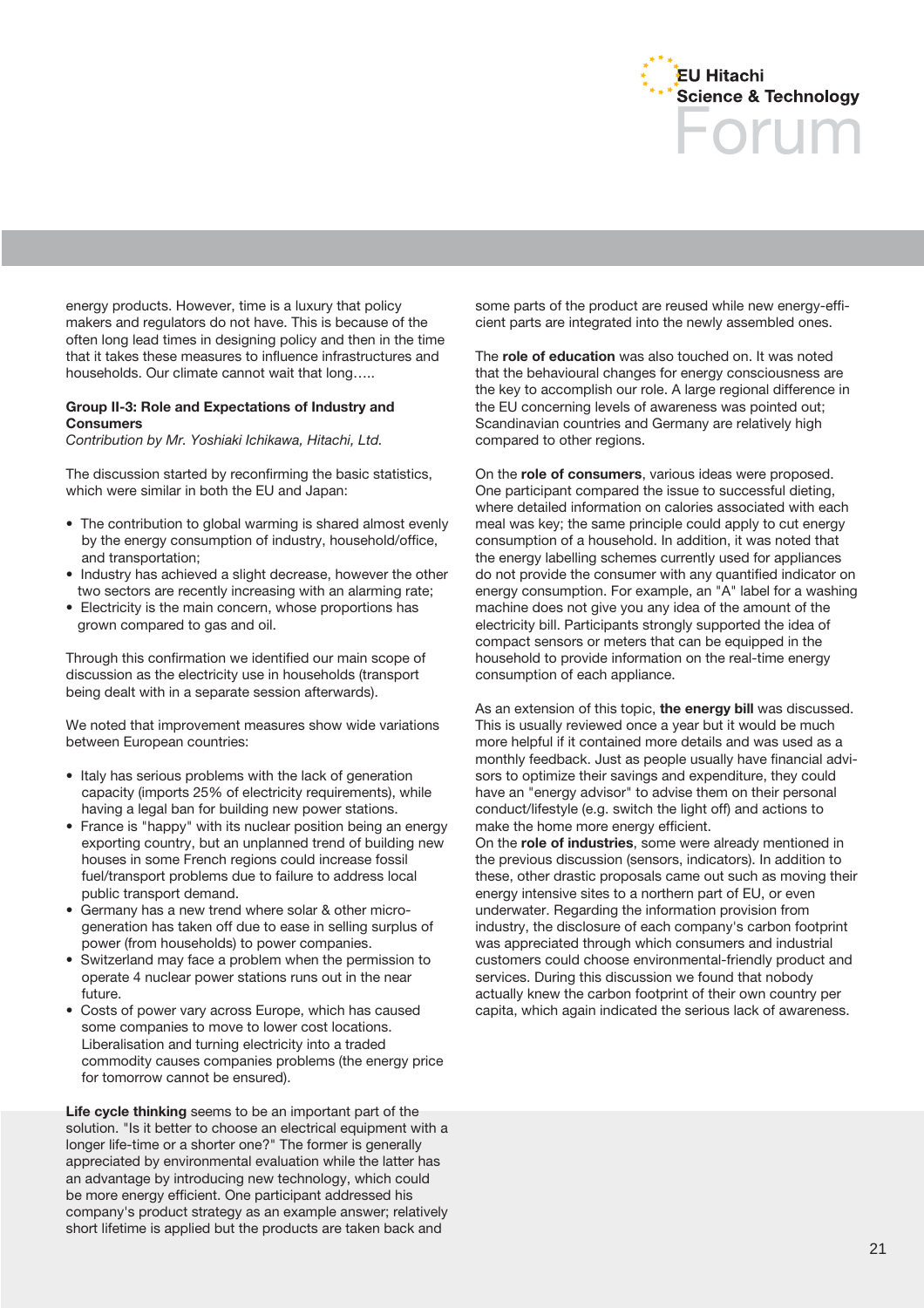# **Reports by the Group Sessions Moderators**

# **Session III: Transportation in Sustainable Society**

### **Group III.1: Role and Expectations of Governments and Decision-makers**

*Contribution by Mr. Maurizio Tomassini, Institute of Studies for the Integration of Systems*

The Group questioned the role of governments and decisions makers to push towards sustainability in transportation, and how the different actors interact in introducing relevant innovations in the process. One input was the recent report of the IPPC, which made recommendations to policymakers for adopting mitigation measures to cope with the climate change.

The group agreed that, in particular, innovative **transport demand management** strategies should have top priority to direct users to a less-intensive use of private vehicles. Part of the innovation should come from a new organisation of the working system; **teleworking** was mentioned as an example of measures that could be implemented immediately. Discussion led into the development of the concept of inverting the current situation of travel patterns "many to one" into "one to many", for instance promoting home deliveries in place of the current shopping habits.

This and other mitigation options are faced with many barriers, such as consumer preferences and lack of policy frameworks. Governments should promote alternative solutions inside their organisations as an awareness raising step, favouring legislation accompanied by provision of incentives to private actors, in parallel with intense information and education campaigns that can reduce car usage and lead to an efficient driving style.

Other recommendations debated within the group concerned the necessity of a different use of space in the urban context. **Urban planning** is a must to organise cities in a way to reduce the demand for travel. The current model of large cities has been recognised as quite inefficient; multi-centric conurbations should be developed in the longer term. Meanwhile, space in cities should be assigned in favour of alternative transport modes to private vehicles, such as cycling and walking, car sharing and pooling, and on top of all, collective transport.

This opened the issue of privatisation of public transport sector, which is strongly pushed by the European Commission to favour competition. The experiences in UK have been judged negatively in terms of offering an alternative that is fully accessible for everybody. Solutions based on profitability have already lead to social exclusion.

**Internalising the costs of transport** is another important issue. The group agreed that decision makers should implement the legislation and the fiscal measures appropriate to assign the correct cost to each transport mode. However, the issue of social equity has to be considered, leading to

ask for a more efficient approach on public/private financing of public transport.

The Group concluded on the need for better integration between modes of transport but wondered if highly dense conurbations are the right scale on which to decide and implement innovative measures. Governments should encourage efficient solutions such as modal shift, considering the different situations and should not push in one single direction.

In conclusion, the group urged "Western" governments to lead the way for developing countries. They should act as strong promoters for the adoption of "proper" mobility management choices, making clear the negative consequences of adopting solutions that have been taken as models of development.

# **Group III.2: Role and Expectations of NGOs and Think-tanks**

*Contribution by Mr. Erl Wilkie, Cycling Scotland*

### **NGOs and Think Tanks in Transport**

The Group began by discussing the roles of NGO's and Think Tanks within the transport milieu.

The transport issue is one of behavioural/lifestyle change. Therefore the role of NGOs and think tanks is to explore and advise changes in lifestyle, and also to lobby government and industry. This works most effectively when the positive benefits of change are explored – for example in cycling promoting the health and cost benefits are the best messages to highlight.

Selling the benefits to the individual is the most effective way because climate change affects everyone, people assume that everyone else can make the effort and they will not have to, so only by highlighting the fact that change may be good for them will people begin to alter their lifestyles. Nevertheless, some participants felt that there would not be an effective level of change without a significant shock to make people face the gravity of the problem.

### **What are the NGOs and Think-tanks preferred solutions?**

They can help to create high quality sustainable transport solutions – ranging from improved integrated public transport, more sustainable freight methods, and perhaps most importantly, private cars which use sustainable fuels. Urban planning can also help, by planning residential and office space close together and shortening the distances staff need to travel.

Although the solutions are ambitious in themselves, the fact that we are heading for global disaster means that we will have to look at the most radical solutions, which may mean taking things even further than outlined above. Workshop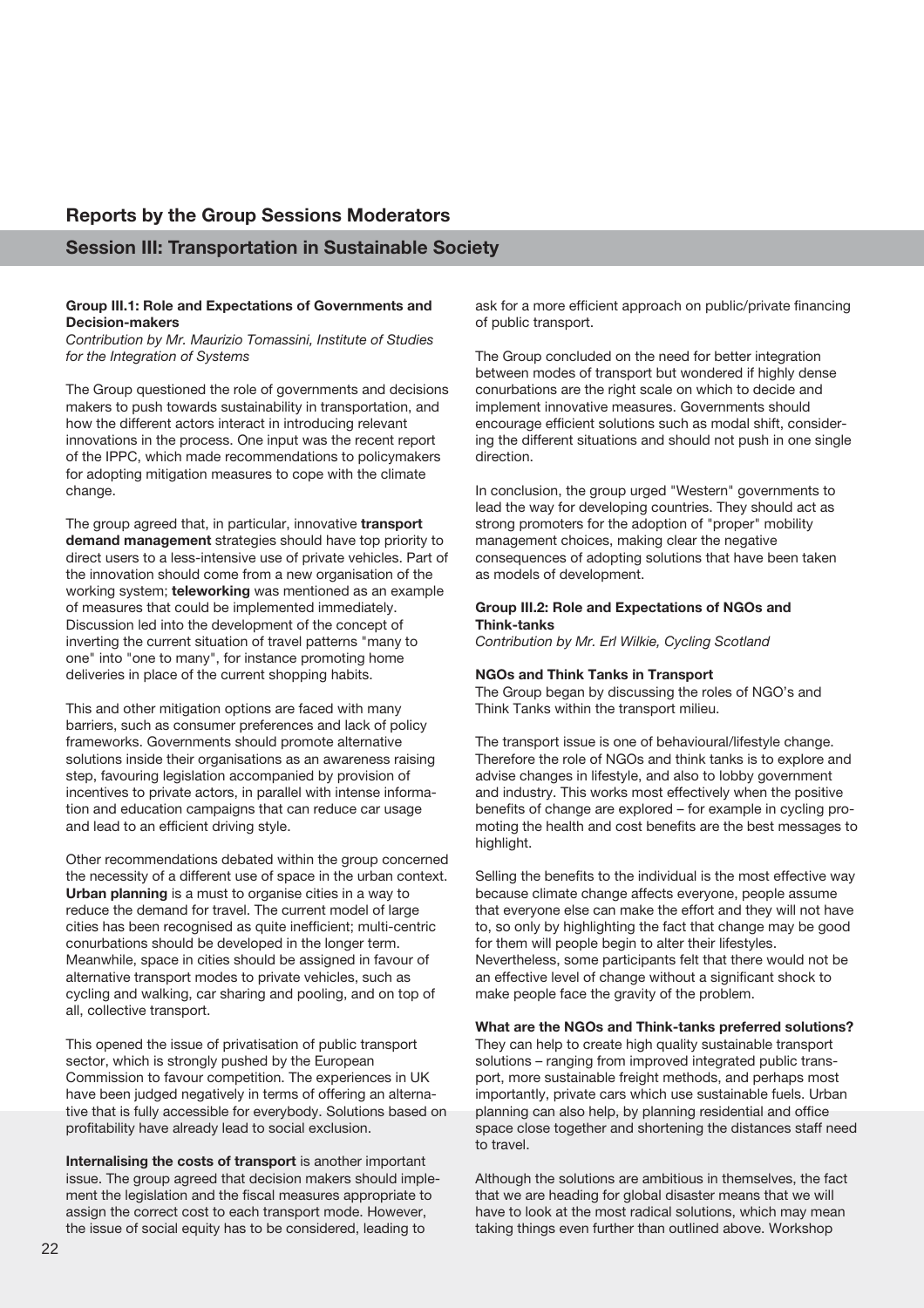

members felt that greater pressure was needed on the public, as expecting people to change out of choice was unrealistic. Statutory measures, such as congestion charging, can provide the necessary push to get people on the road to lifestyle change.

Technology could also be used to reduce the need to travel, by improving broadband internet connections. This would allow more people to work from home. Business meetings could be replaced with video conferencing, though generally this would only be a suitable alternative to small meetings, and larger conferences would still need to be conducted outside cyberspace.

# **NGOs and Industry: Cooperation or opposition?**

Delegates agreed that NGOs can influence industry – as has been the case in renewable energy. Industry should look as vehemently as possible at these solutions, as focusing solely on short-term profits will create more problems in the long term. In the automobile industry, for instance, whilst technological solutions are needed, companies should work alongside NGOs to promote more responsible use of cars as part of their corporate social responsibility. Indeed, some felt that the automobile industry was now in a position that it would have to develop more sustainable products to avoid sliding into obsolescence.

How can we improve the relationship between NGOs and Industry? One way could be to establish common ground within their individual aims and objectives. Delegates cited an example of Hewlett Packard being advised by an NGO that its copy paper supplier was using illegal logging. The company acted swiftly on the NGO's advice and immediately ceased trading with that supplier.

Another example cited was an environmental NGO working with large retailers to put information about the carbon footprint of goods on packaging. The NGO fulfils their aim of awareness raising, and the retailer improves their public image and achieves media coverage for its innovations. The two organisations work together in ways that are mutually beneficial.

### **Are NGOs and Think-tanks positions/solutions realistic?**

In the present environmental situation, the solutions are absolutely necessary, so if they are not currently achievable then we need to find ways in which they become so. Science and technology should be used to further these aims. As stated elsewhere at the Forum, there is no "silver bullet". The problem is incredibly complex, and so too will be the solution. It is the responsibility of everyone - NGOs, think tanks, industry, consumers, scientists and individuals - to work together and to act now. The public should be provided with all the facts, however grim, as they will not alter their lifestyles to help fix the problem unless they fully understand the issues facing them.

### **How can NGOs and Think-tanks influence public opinion?**

Using surveys to gauge public opinion, NGOs would potentially be in a strong position to lobby governments and decision-makers, as public opinion drives political decisions and these are the issues people base their votes upon. Nevertheless, many delegates worried that without statutory measures individuals would not sufficiently alter their lifestyles in time, and that industry would not willingly risk profits.

In summary, the workshop agreed that everyone will have a role to play in tackling climate change. Individuals must change their lifestyles; government must legislate to kick-start that change; science must develop greener technologies; industry must use these technologies. Only with commitment from all parties will the issue be addressed properly and effectively.

# **Group III.3: Role and Expectations of Industry and Consumers**

*Contribution by Mr. Stephen Stacey, Toyota Motor Europe*

The group's discussion ranged widely but at least in retrospect debated a central question: should personal choice of mobility mode be limited or guided and, if so, how and by whom? There was general agreement that the evidence of human responsibility for climate change was sufficiently persuasive to make the question worth asking. even if neat answers remained elusive.

### **Price and choice**

The discussion began by trying to answer a question. One of the speakers in the previous session had implied that citizens needed to change their attitudes to mobility if catastrophe was to be avoided. What needed to be done, it was asked, to effect this change? One answer came loud and clear: manipulate prices. Price could have a marked impact on demand for personal mobility. Ensuring that mobility incurred higher costs would deter unnecessary journeys. Some doubted whether this would in fact be the case. At first the London congestion charge might have affected the demand for mobility, it was suggested, but the impact had now weakened. Other evidence was offered indicating that consumers could adapt to paying more for their mobility. Users of trains in Japan appeared not to be discouraged by the relatively high price of tickets.

By contrast, price might have an impact on fuels. Alternative fuels would become more attractive as the price of fossil fuels climbed. Would this trend be mirrored in changing modes of transport? It might in urban areas where there is more choice. Congestion plays a part here, too. Heavy traffic deters car use, especially for the shorter journeys typical of cities. Outside urban areas there is less choice. There may be less congestion and journeys are often longer than in cities.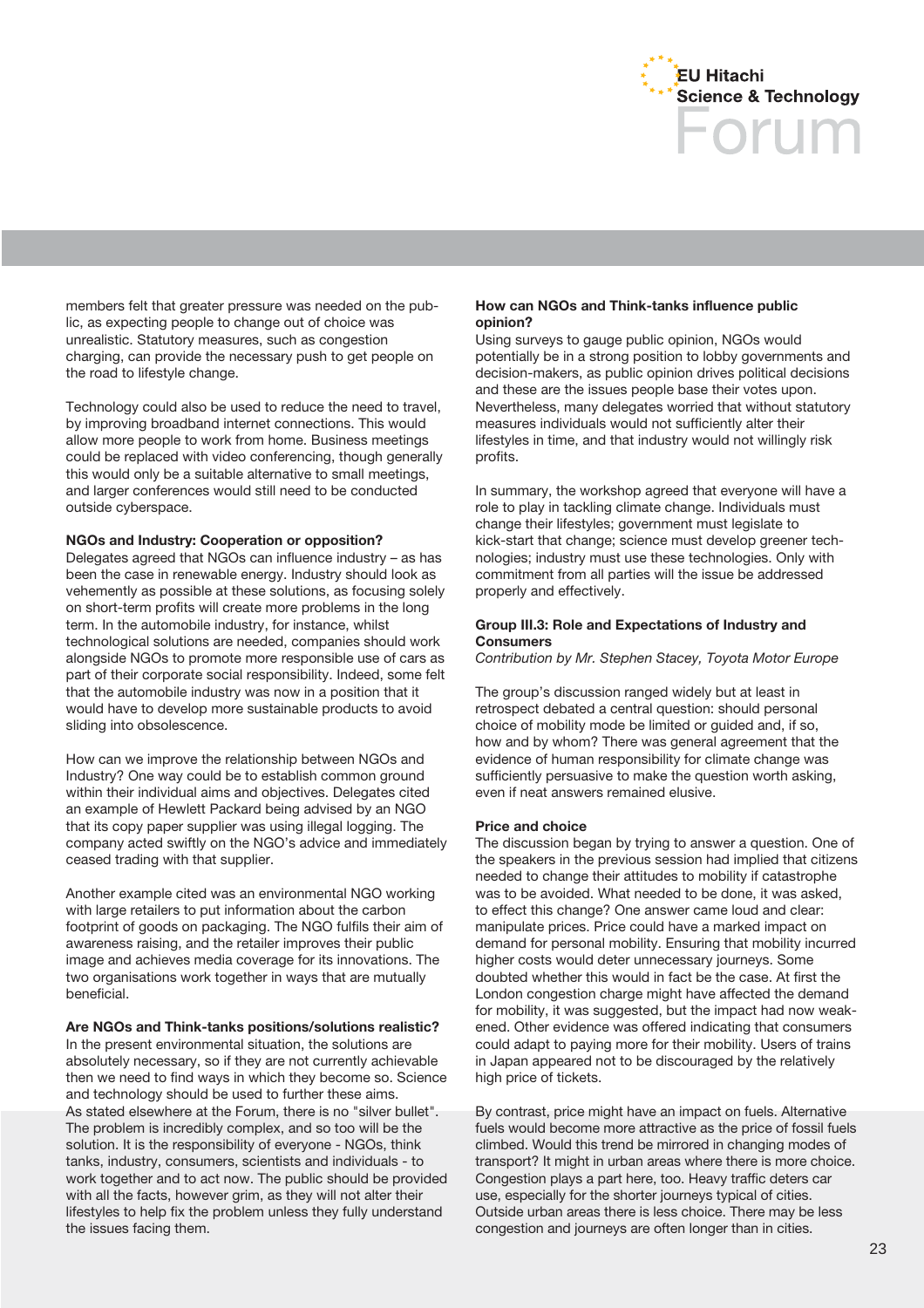# **Infrastructure and choice**

This prompted reflections on infrastructure and planning. Public transport should be an integral part of city planning. Also town planners needed to think harder about the broader design of the built environment. Shops should not be expelled to the city peripheries; employees should not have to commute long distances; and children should not be obliged to travel far to go to school. In this way, the demand for mobility would be reduced. Choice of transport mode should still be a matter for individuals. Indeed 'good' transport offers might help them to make the 'right' decisions.

On some international routes, for example Paris-Geneva and Brussels-Paris, the train had largely or entirely supplanted the aeroplane. For these and other journeys, tickets were readily available and reasonably priced. But not every part of the railway system was as accessible. Indeed, to talk of an international 'system' was still an exaggeration. Much had to be done to make longer journeys seamless over borders and over modes. However, it was thought that comfort could be taken from some current developments.

### **Is the consumer always right?**

This is not to say that the consumer is always right. If the pace of change in demand is to be accelerated, perhaps governments have to be more active in constraining 'wrong' behaviours. But how might they do this and what are the limits to governmental constraint?

This prompts a more fundamental question: how much mobility is really needed? Should we not see mobility as a subset or form of 'communication'? Perhaps companies should encourage their employees to replace at least some business travel by air with tele-conferences. Experience around the table varied but on balance it was thought that such a change would not make companies less effective and might make them more so.

We should not forget freight transport here. Is the volume and intensity of freight transport today really required? Do consumers actually need strawberries transported many hundreds or thousands of kilometres? Should they be encouraged to want them? And continuing in this theme, should air transport be so cheap that passengers give no thought for the environmental consequences of their travel? We should reflect on the way our societies are developing and what this means for transport demand.

### **Needs and wants**

What sort of cars do consumers want? There was some evidence that increasing numbers expect to be offered environmentally sensitive ones. Surveys suggest that the environmental sensitivity of cars was moving slowly up the list of purchase criteria. There was a long way to go and fiscal and non-fiscal incentives could have a role to play in stimulating rapid take-up of these cars. Environmental sensitivity not





Stephen



engine power ought to be a dominating feature of advertisements.

But monetary carrots and sticks were not the only way to induce change. Education had its part. Just as fur-wearing had largely disappeared in Europe as a result of campaigning by NGOs, so educating consumers about the dangers of global warming and the measures they might take themselves could also prove effective.

# **Affordability and the developing world**

Finally, we were reminded to think not only of the developed but also of the developing world. New technologies may be effective in enhancing the environmental sensitivity of mobility but they would have to be affordable in the wider world, too, if global climate change was to be redressed.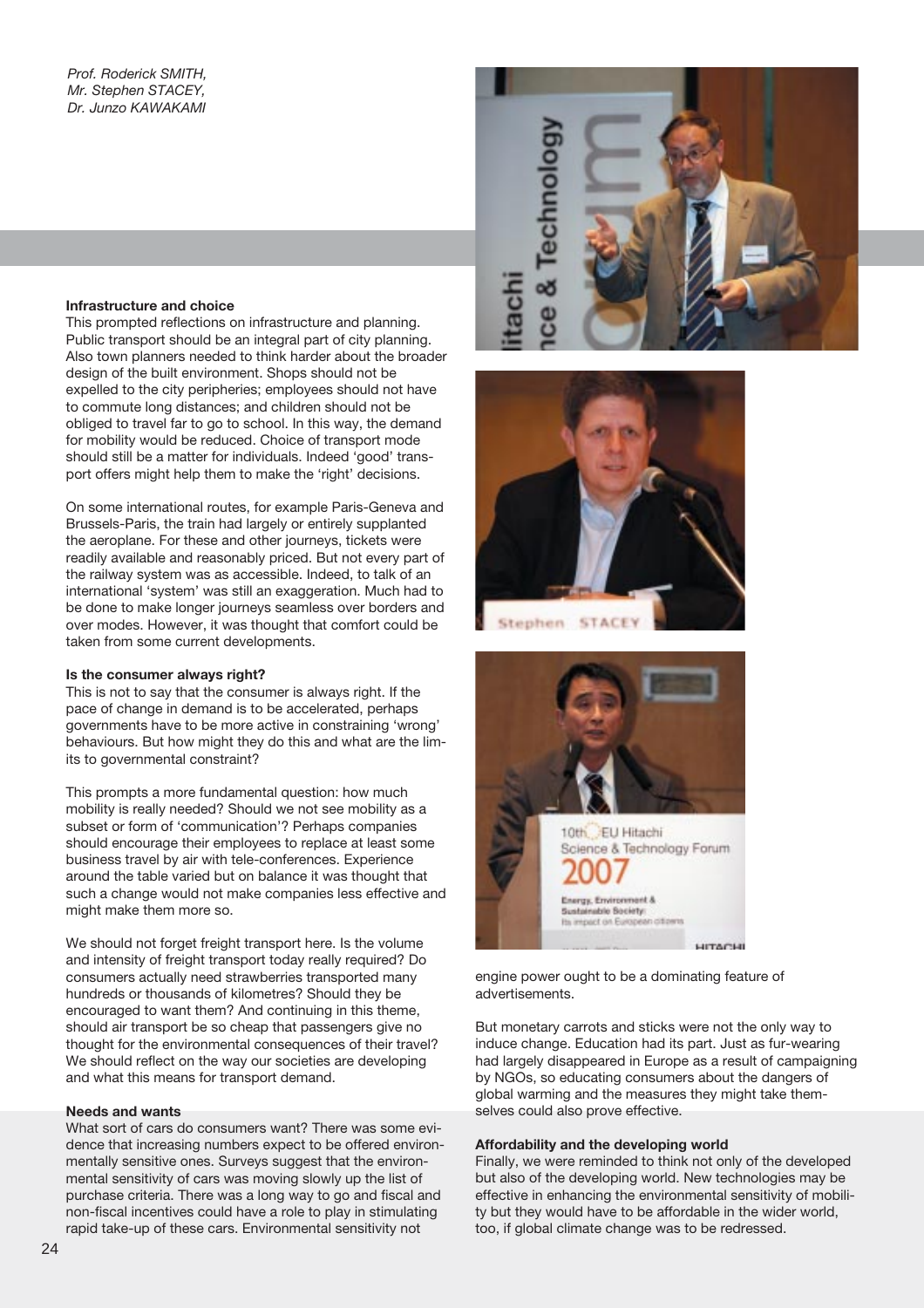

# **Hitachi's Commitment to European Science and Technology**

*Sir Stephen Gomersall, Chief Executive for Europe, Hitachi*

A presentation on Hitachi's activities in Europe is now a regular feature of the Forum programme, with Sir Stephen's presentation this year focusing on Hitachi's research capabilities and activities.

Sir Stephen noted three important developments. Firstly, Hitachi aims to increase the share of income from overseas markets to at least 45% by 2009. This will involve a deeper engagement in R&D in all of the major overseas markets – Asia, Europe, and the USA. Secondly, Hitachi is defining itself as a supplier of social infrastructure and digital products for tomorrow's society. Although still a broad-based, technology intensive supplier to a wide variety of business markets, it is focusing increasingly on its core strengths in IT, power, transport, building, and automotive technology. Thirdly, as well as increasing the ratio of sales, Hitachi is stepping up its total involvement in Europe by further localising its businesses, increasing its research effort and partnerships in Europe for the delivery of systems and solutions meeting specific European requirements. Sir Stephen cited numerous examples of this over the course of the last year and in the near future, all of which illustrate a conscious decision to move production and R&D closer to overseas markets.

Hitachi's European research is conducted in six principal locations: Cambridge, UK, dealing with research on advanced electronic/optoelectronic devices, in nanotechnologies and spintronics; Sophia-Antipolis, France, for mobile computing and communications; Dublin, Ireland, carrying out research in advanced computing and information technology; Milan, Italy, where the Hitachi Design Centre is working on strategic product design, web and graphic design and user interaction scenarios. Recently, automotive research centres have been created in Munich and Paris, working on fuel and control system and car navigation system projects.

Hitachi believes that this involvement in European research is essential because Europe is a standard-setter for many technologies and industries in which the company is a key player. A very good example is in climate change mitigation, which is the focus of this year's Forum. In power plant technology, for example, Hitachi is actively participating in European projects to develop highly efficient lignite-fired power plants with the lowest CO2 emissions.

Many other areas of the new European Framework Programme for R&D – ICT, nanotechnology, health, safety, transportation – are within Hitachi's core business areas, and participation in the programme enables the company to construct networks with European R&D centres of excellence. We are witnessing a two-way process whereby the European market and science base is acting as a magnet for Hitachi businesses; and Hitachi, by bringing in new technologies developed outside Europe, may contribute to advances in

the environment and information society fields, through the involvement in European programmes and investments and partnerships in Europe.

The importance of rail as a way of promoting sustainable transport and reducing CO2 emissions is growing steadily. Hitachi has engaged in the development of high-speed and hybrid trains powered by a diesel engine and battery. This technology can increase the sustainability of European society, and will create new business opportunities in Europe for Hitachi as well. To increase the roll out of this technology, the company plans to strengthen its R&D activity in Europe to customize the technology to the European market.

A second example is the smart sustainable home of the type discussed by Professor Sabonnadière. Hitachi designers and researchers in the EU and Japan are developing a new smart home concept that combines energy saving and home security features. This solution will be based on a sensor network that allows the home owner to control domestic energy consumption. Users will be able to monitor the energy consumption of their houses remotely, through either the Internet or their mobile phone. A complementary security system is also being developed.

For a century, Hitachi's strength has been based on its DNA in quality manufacturing and research: but this is also in the process of globalisation. The company currently employs 6000 researchers in six corporate and 30 company R&D centres, mainly in Japan. Over the years, many technologies have been fostered in its own research laboratories from conceptualisation through to practical realisation. However, collaboration with research institutions and corporate partners has become more crucial. Hitachi research laboratories are often the catalyst between universities who are responsible for basic research, and business units who are responsible for commercialisation. In Europe, relationships with universities focus on five clusters of research topics.

In conclusion, Sir Stephen noted that part of Hitachi's mission is to contribute to European society and standards by sharing technologies, and further developing them, together with European partners and specialists. The company's European businesses are being increasingly localised and enriched by collaboration with European companies and universities. Sir Stephen looked forward to increasing and intensifying these in the years ahead.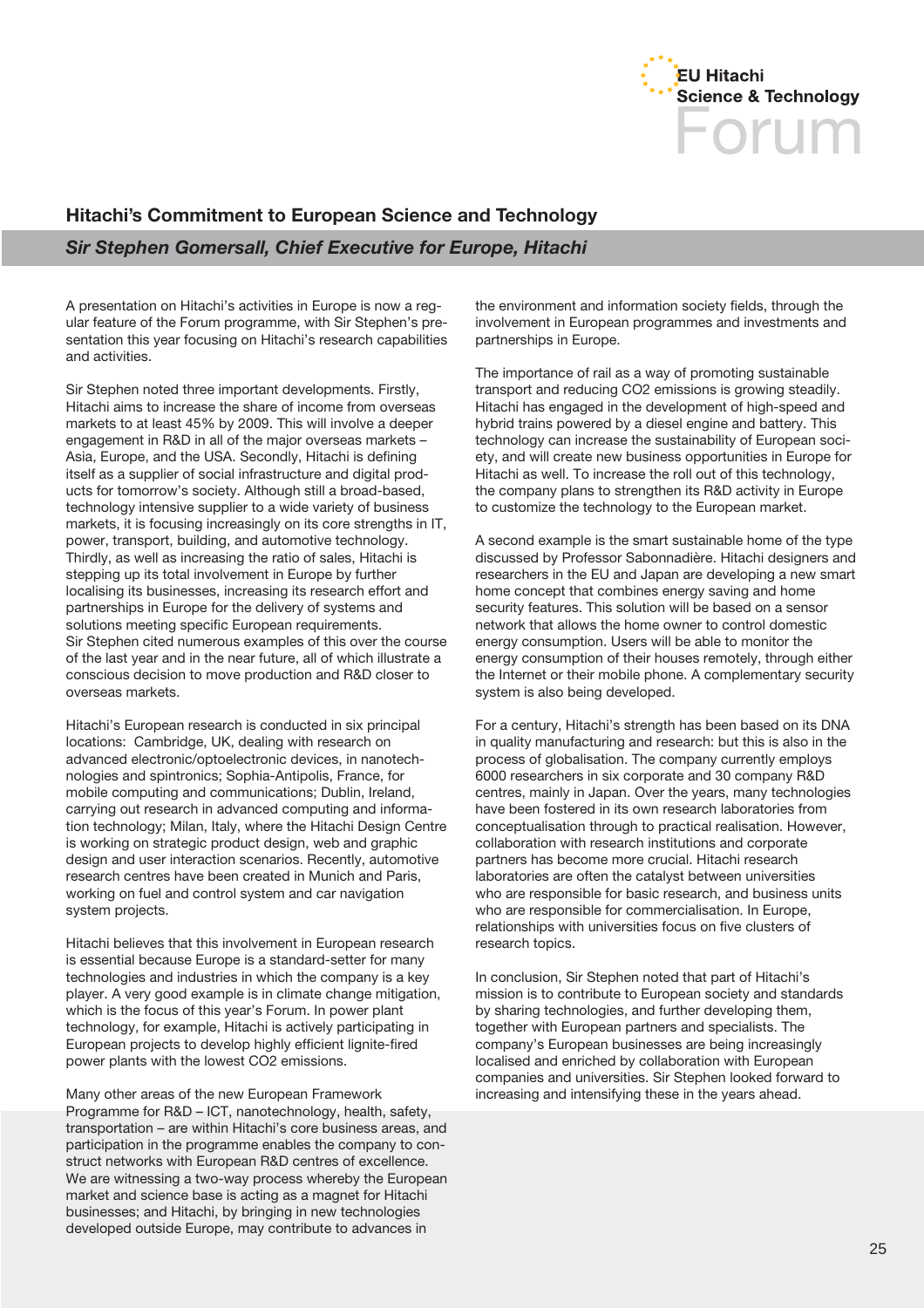*Discussions continue during breaks*

# **Closing of the Forum**

Closing the meeting, **Dr. Freymond** noted that anybody who was not already convinced by the arguments on climate change would certainly be so after this Forum. It was clear that the way we address these issues will impact our way of life for many years ahead.

Technology is part of the solution, Dr. Freymond continued. But can it provide the answers in time? Can it provide answers that are radical enough? Is their enough funding for the research required? Industry has a key role here. Companies have a responsibility to bring to market all technologies which offer viable solutions.

Policy approaches is also a key part of the debate. Taxes, regulations and awareness had all been mentioned. The role of the state versus the market remains a key question; we have to be careful about giving the state alone too much power, Dr. Freymond cautioned. Rather, new modes of governance are required which allow governments, companies and NGOs to work together, exploiting the strengths and advantages of each. These new models should also allow us to take account of the needs of developing countries.

Dr. Freymond expressed his gratitude to the speakers, moderators and participants. "In the Forum, Hitachi has a flag it can be proud of", he concluded.

Echoing these remarks, Dr. Kawakami thanked all attendees for their wonderful presentations and fruitful discussions. The Forum had discussed energy and environmental issues from many standpoints. "Europeans are very concerned about sustainability", Dr. Kawakami noted, "as are the Japanese. The Forum contributes to this global communication." He wished all participants a safe journey home.

# **Working Group 2008**

The working group was set up in 1999 to give the Forum members the opportunity to become more personally involved in the selection of the Forum topics, and subsequently in shaping the Forum agenda. The current working group consists of the following members:

Linda Geux Winston Hoeijmans Guillaume Leborgne Fabrice Llabres

### **Acknowledgement**

Firstly, I would like to thank all the distinguished speakers and moderators who have participated in the 10th Forum; their professionalism and expertise have greatly contributed to the success of this year's event.

Secondly, I would like to express my deepest appreciation to Dr. Jean Freymond who once again kindly accepted to be this years Forum general moderator. His professionalism and dedication during the event were exemplary.

Thirdly, my gratitude also goes out to the Forum Fellows and the Working Group members who helped us to shape the Forum agenda and fine tune organizational aspects in order to further enhance the impact of the Forum. During the Forum preparation process, we also received great support from Dr. Pierre Beuzit whose recommendations proved to be invaluable in re-modeling the structure of this year's Forum.

Finally, on behalf of all Forum participants, I would like to extend my sincere appreciation to Dr. Michiharu Nakamura, for his excellent chairmanship of the Forum over the past 5 years. His constant support and commitment to the Forum have been vital in enabling it to grow in stature. We wish him every success in his new assignment.

**Ko Takahashi** General Manager Hitachi Corporate Office, Europe



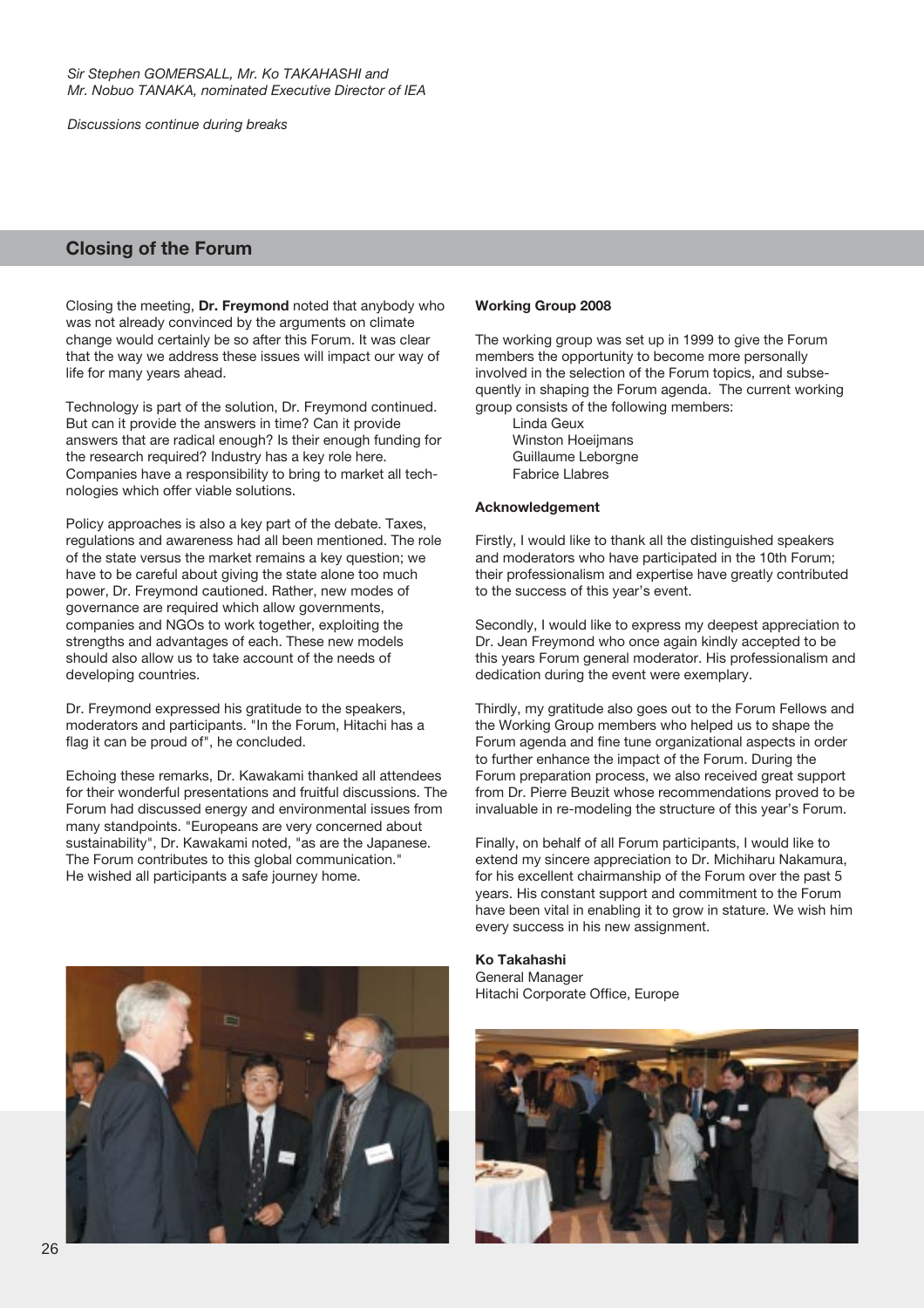

# **Speakers and Moderators**

| Dr. Shigeru Azuhata            | General Manager, Hitachi Research Laboratory, Hitachi, Ltd.                           |
|--------------------------------|---------------------------------------------------------------------------------------|
| Dr. Pierre Beuzit              | Chairman of Alphea                                                                    |
| Mr. Guy Block                  | Partner, Head of Energy Law Department, Lawfort                                       |
| Mr. Bill Duncan                | Managing Director, Advizors.EU                                                        |
| Mrs. Kathryn Fuller            | Chairman of the Board, Ford Foundation                                                |
| Dr. Dolf Gielen                | International Energy Agency                                                           |
| Sir Stephen Gomersall          | Chief Executive for Europe, Hitachi                                                   |
| Dr. Björn C. Heinlein          | Counsel, Clifford Chance                                                              |
| Mr. Neil Hirst                 | Director, Energy Technology and R&D Office, International Energy Agency               |
| Mr. Yoshiaki Ichikawa          | Chief Engineer, Corporate Environmental Policy Division, Hitachi, Ltd.                |
| Dr. Junzo Kawakami             | Executive Vice President and Executive Officer, Hitachi, Ltd.                         |
| Mr. Sanjeev Kumar              | Coordinator, WWF                                                                      |
| Mr. Richard Lavergne           | Secretary General, French Observatory of Energy                                       |
| Mr. Nick Mabey                 | CEO, E3G                                                                              |
| Mr. Yves Menat                 | President & General Manager, GE Energy Products Europe                                |
| Mr. Dominiek Plancke           | Senior Vice-President, Philips Lighting                                               |
| Prof. Jean-Claude Sabonnadière | Adviser to the President, INPGrenoble                                                 |
| Prof. Roderick Smith           | Chairman of Future Railway Centre, Imperial College, London                           |
| Mr. Stephen Stacey             | General Manager, Government Affairs Division, Toyota Motor Europe                     |
| Mr. Maurizio Tomassini         | Associate Consultant, Institute of Studies for the Integration of Systems             |
| Mr. Helmut Tschaffon           | Technology Policy, New Technologies, E.ON Energie AG                                  |
| Mr. Erl Wilkie                 | Chief Executive, Cycling Scotland                                                     |
| Prof. Ryoichi Yamamoto         | Institute of Industrial Science, University of Tokyo                                  |
| Mr. Yutaka Yoshimoto           | General Manager, New Energy and Industrial Technology Development Organisation (NEDO) |
| <b>Forum Fellows</b>           |                                                                                       |
| Mr. Didier Gambier             | DG Research, European Commission                                                      |
| Mr. Dolf Gielen                | International Energy Agency                                                           |

| 1911 . DUI GIUIUI 1 | $\frac{1}{2}$                                   |
|---------------------|-------------------------------------------------|
| Mr. Pierre Longin   | President, Longin & Associés, Brussels          |
| Mr. Antoine Ripoll  | Senior Administrator in the European Parliament |
| Dr. Florian Schmitz | Rechtsanwalt, Clifford Chance Pünder, Frankfurt |

| <b>Forum General Moderator:</b> |                                                                                              |
|---------------------------------|----------------------------------------------------------------------------------------------|
| Dr. Jean F. Freymond            | Director of the Centre for Applied Studies in International Negotiations (CASIN), Geneva, CH |
|                                 |                                                                                              |
| Report Prepared by:             | Michael Sharpe, MS Consulting & Research Ltd, Birmingham, UK                                 |
| Report published by:            | Ko Takahashi, General Manager, Hitachi Corporate Office, Europe                              |

# **For more information about the EU Hitachi Science & Technology Forum, please contact**

Hitachi Corporate Office, Europe

Avenue Louise, 326, box 11, B-1050 Brussels, Belgium

Tel: +32 2 643 48 88 Fax: +32 2 640 08 98